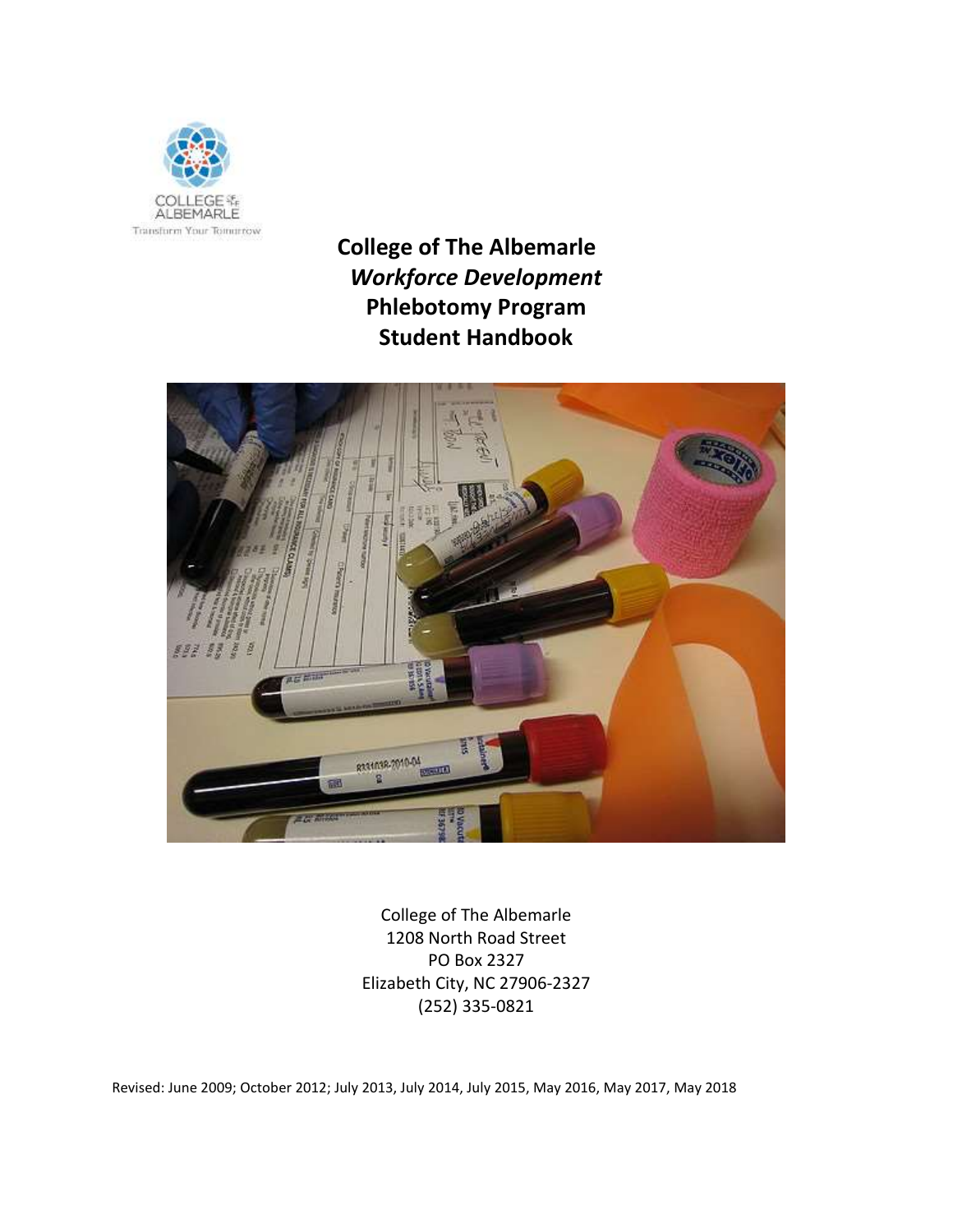# **COLLEGE OF THE ALBEMARLE** DIVISION OF HEALTH SCIENCES & WELLNESS PROGRAMS **WORKFORCE DEVELOPMENT** PHLEBOTOMY PROGRAM

#### PHLEBOTOMY STUDENT HANDBOOK

Approved:

08.13.2020 Date Dr. Jack Bag President

20 **Robin Harris** 

Dean Health Sciences & Wellness Programs

Jeffrey Carter Chair

Allied Health Programs

Cart  $8/13/100$ Date

Dr. Evonne Carter Vice President of Learning

Riddick  $4/3/20$ Date

**Terri Riddick** Program Coordinator Phlebotomy Program

MSN, Rd <sup>(e</sup>/13/2020)

Michelle Coley Director of Health Occupations & Nurse Aide Health Sciences & Wellness Programs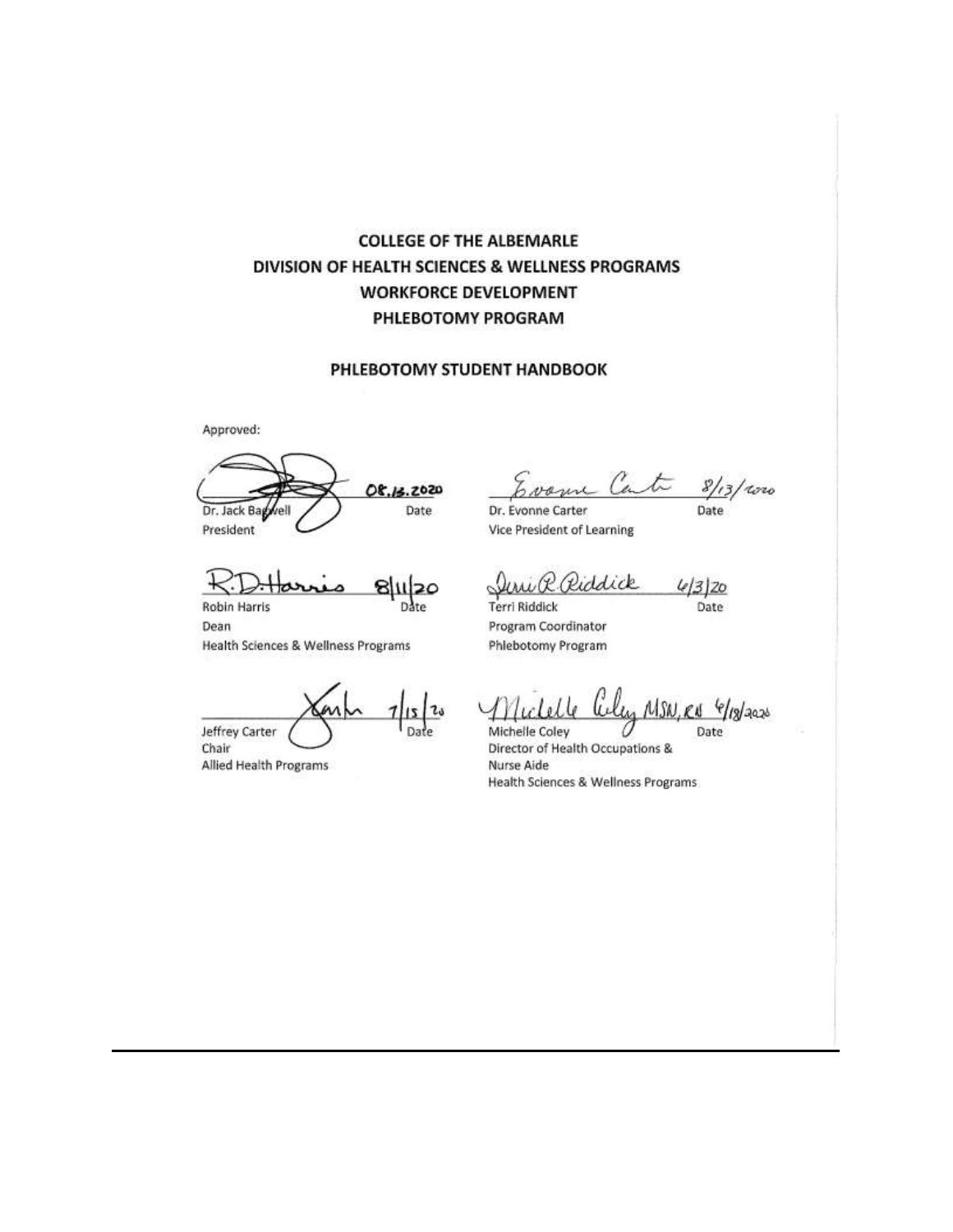# **Introduction**

This handbook supplements the policies and procedures adopted by the COA Board of Trustees. In the event of any conflict between a Board of Trustees' policies or any policy or provision of this Handbook, the Board of Trustees' policy shall be construed as setting forth the minimum expectations, rule or procedure applicable. In other words, some components of the policies set forth in this Handbook may impose greater obligations, expectations or responsibilities on students in the Phlebotomy Program than are generally applicable to other students. In the event that a student has a question or concern regarding inconsistencies in these policies, he/she should direct them to the Program Coordinator. The Program Coordinator may confer with the Division Chair, Vice President of Instruction and other administrative officials to resolve any such issue or conflict.

# **Phlebotomy Program Mission Statement**

The College of the Albemarle (COA) Phlebotomy Program prepares individuals with the knowledge and skills necessary related to obtaining blood and other specimens for the purpose of laboratory analysis. The COA Phlebotomy Program mission is to provide education and training in the field of phlebotomy while maintaining high standards of instruction and service delivery. This is accomplished by providing theory and clinical experiences in a professional environment that is conductive to diverse learning needs of students.

#### **Phlebotomy Program Goals**

To provide sound education resulting in:

- 1. Competent graduates who could serve as quality employees for the healthcare community and who have a working knowledge of phlebotomy and healthcare at the entry level.
- 2. Graduates who have been adequately equipped with the knowledge that will allow them to successfully pass national certification exams; and,
- 3. A workforce to meet the needs of a growing healthcare community.

#### **Phlebotomy Program Student Learning Outcomes**

Successfully perform venipuncture by vacuum collection devices.

List essential information that should be on laboratory requisitions and specimen containers for identification.

Demonstrate appropriate interaction and communication with patients and staff

Demonstrate a professional attitude and behavior in the workplace.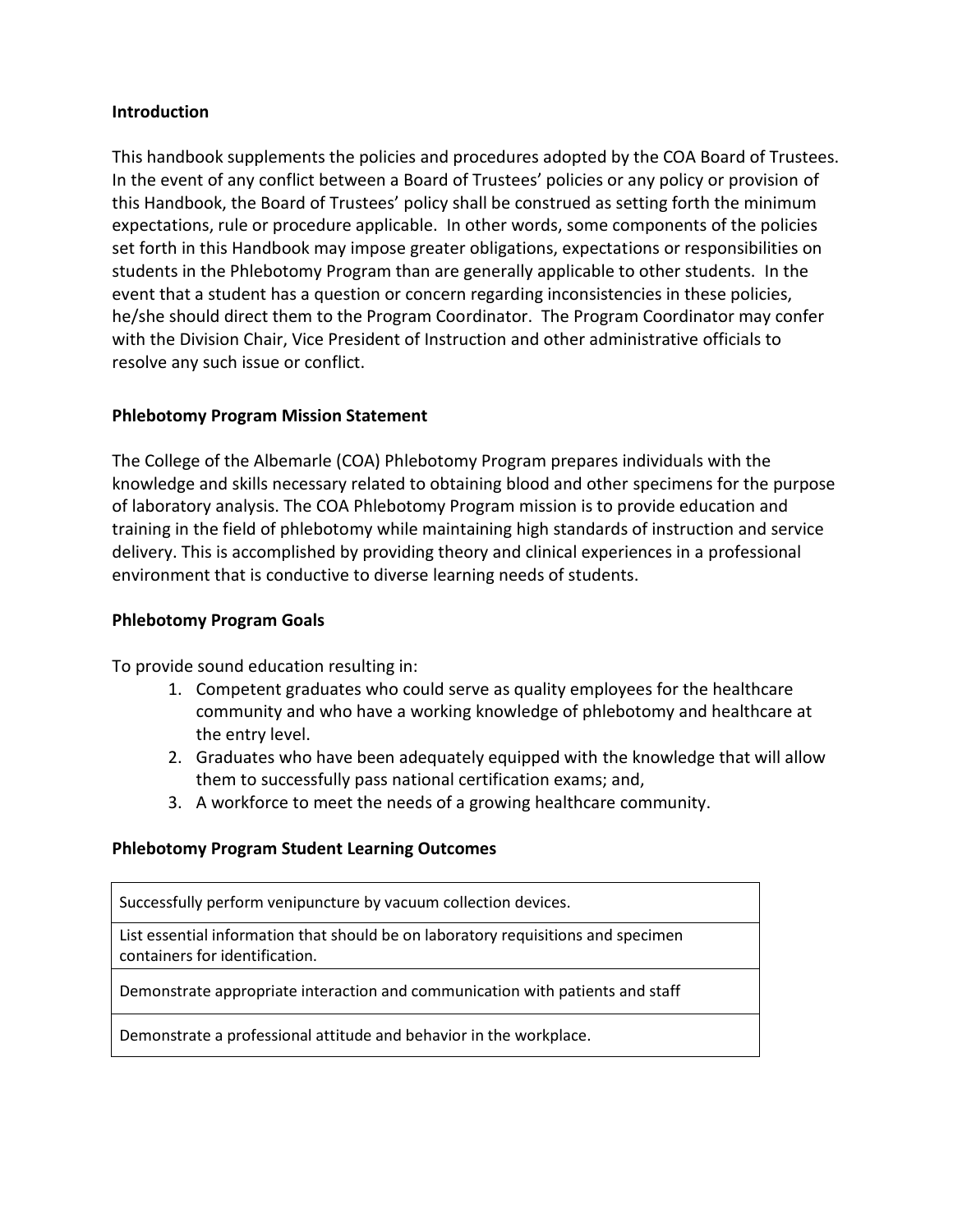# **General Information**

The COA Phlebotomy Program is a one-semester certificate program. The North Carolina College System, overseen by the State Board of Community Colleges supports the COA Phlebotomy Program. The program of instruction is governed by regulations and requirements of the North Carolina Community College System and the Institutional Policies of COA.

# **Admission requirements**

1. Completing the following courses with a "PC" or "C" or better from a regionally accredited institution before registering.

```
Or
```
Achieving the minimum scores listed on one of the following placement tests:

|             | <b>COMPASS</b>   | <b>ASSET</b> | <b>ACCUPLACER</b> | SAT | <b>ACT</b> |
|-------------|------------------|--------------|-------------------|-----|------------|
| Reading     | 81               | 41           | 80                | 500 | 22         |
| Eng/Writing | 70               | 41           | 86                | 500 | 18         |
| Math        | 47 Pre-          | 41 Numeric   | 55                | 500 | 22         |
|             | Algebra          |              | Arithmetic        |     |            |
| Math        | 66               | 41           | 75 Early          | 500 | 22         |
|             | <b>Beginning</b> | Intermediate | Algebra           |     |            |
|             | Algebra          | Algebra      |                   |     |            |

2. Applicants must have completed one unit of high school biology with a "C" or higher. (May substitute BIO 090 or higher at a post-secondary institution)

3. Attend Phlebotomy Orientation. (1 week prior to start of class.) Will have handouts available for students who register after orientation.

4. Register through Continuing Education (Payment due at registration)

5. Submit a Medical Health Form (A satisfactory physical exam including immunizations).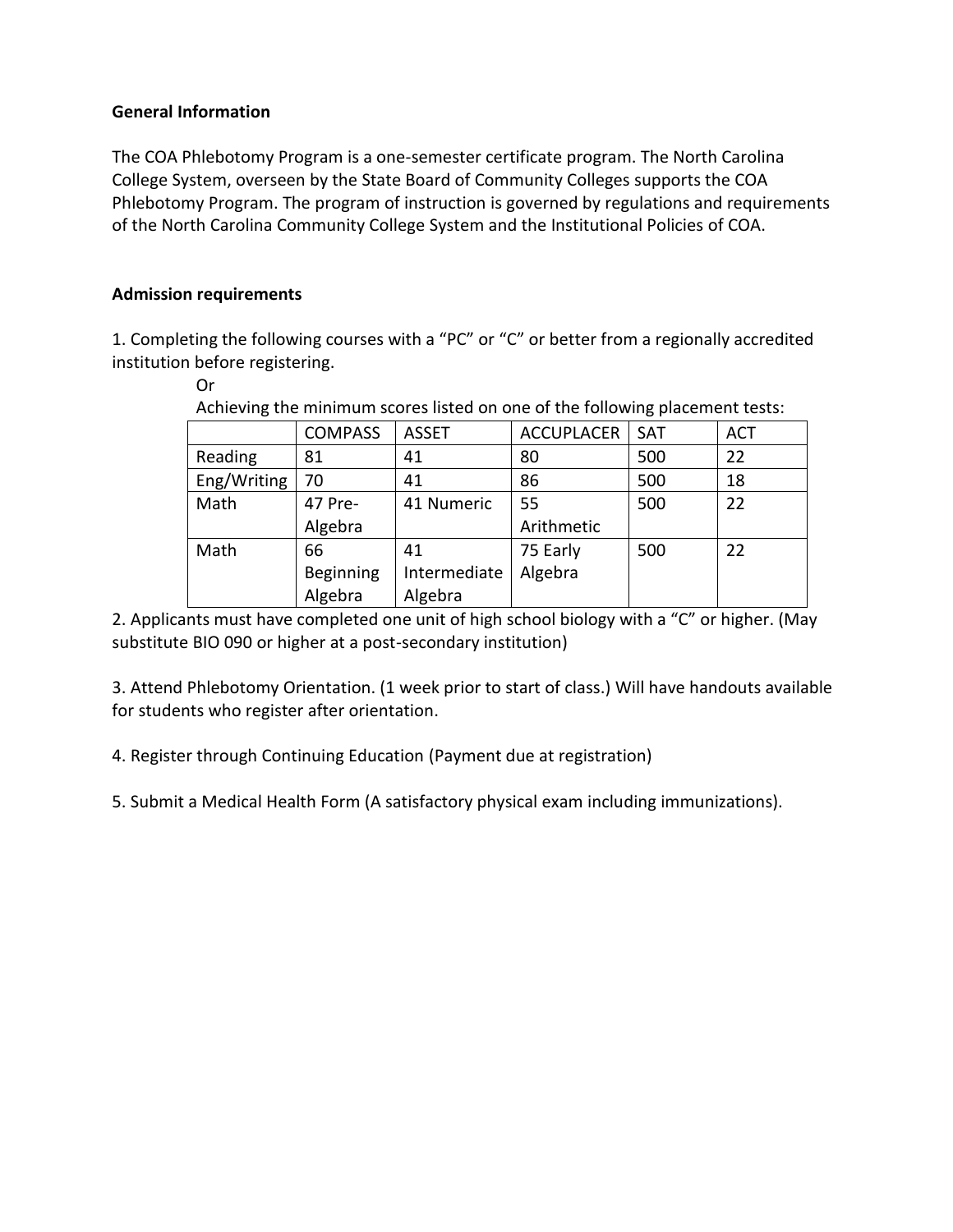# **Contact Information**

| Program Coordinator                                   | Terri R. Riddick, BS, MT (ASCP), MPA<br>252-335-0821 x 2999<br>Office: Owens Center 207<br>terri riddick@albemarle.edu |
|-------------------------------------------------------|------------------------------------------------------------------------------------------------------------------------|
| <b>Health Occupations Coordinator</b>                 | Michelle Coley, MSN, RN<br>252-335-0821 x 2257<br>Office: PA 207 Dare Campus<br>michelle coley04@albemarle.edu         |
| Department Chair, Allied Health                       | Jeff Carter, MA Ed<br>252-335-0821 x 2260<br>Office: Owens Center 206<br>jeffery carter@albemarle.edu                  |
| Dean: Health Sciences and<br><b>Wellness Programs</b> | <b>Robin Harris</b><br>252-335-0821 x 2395<br>Office: Owens Center 205<br>robin harris@albemarle.edu                   |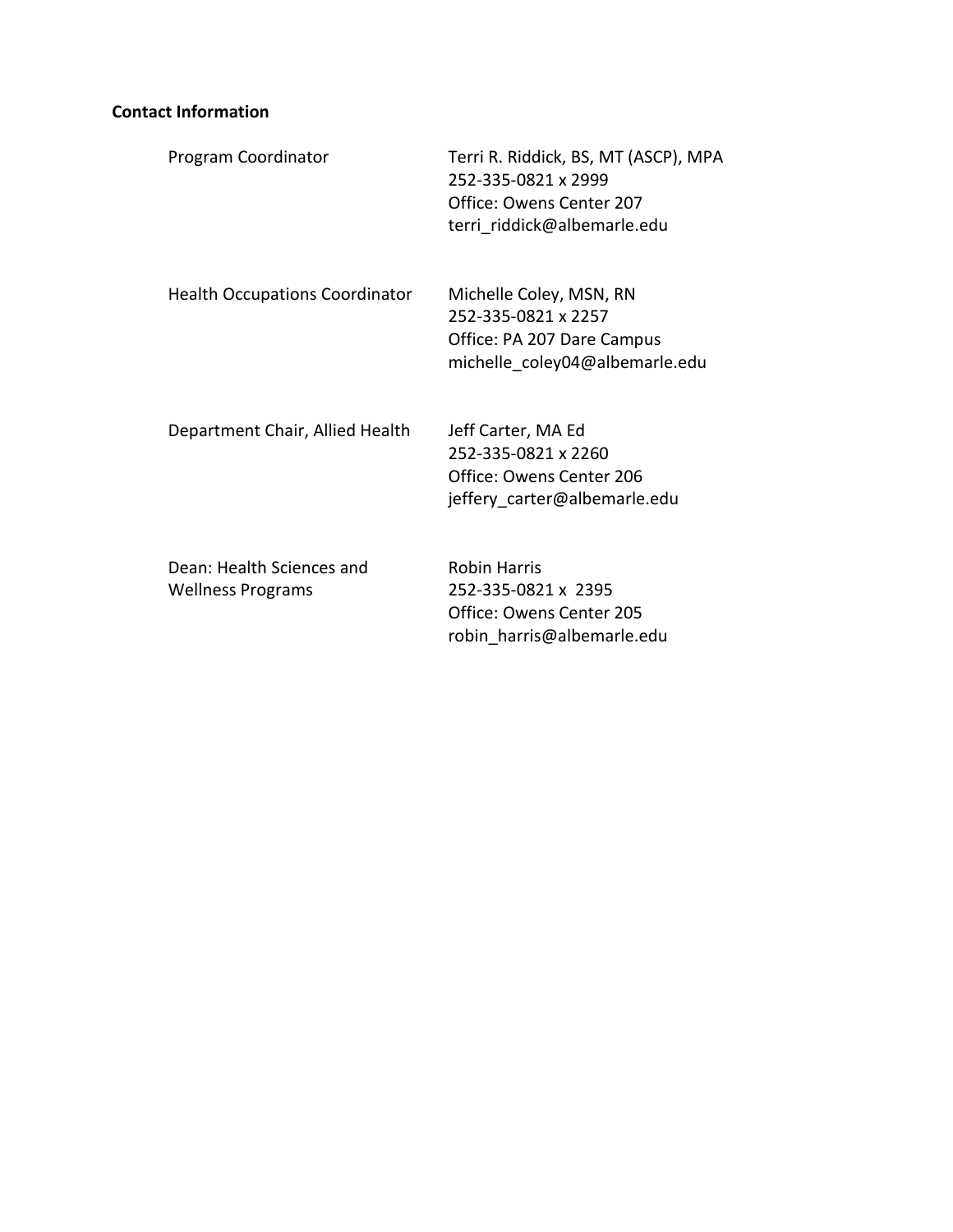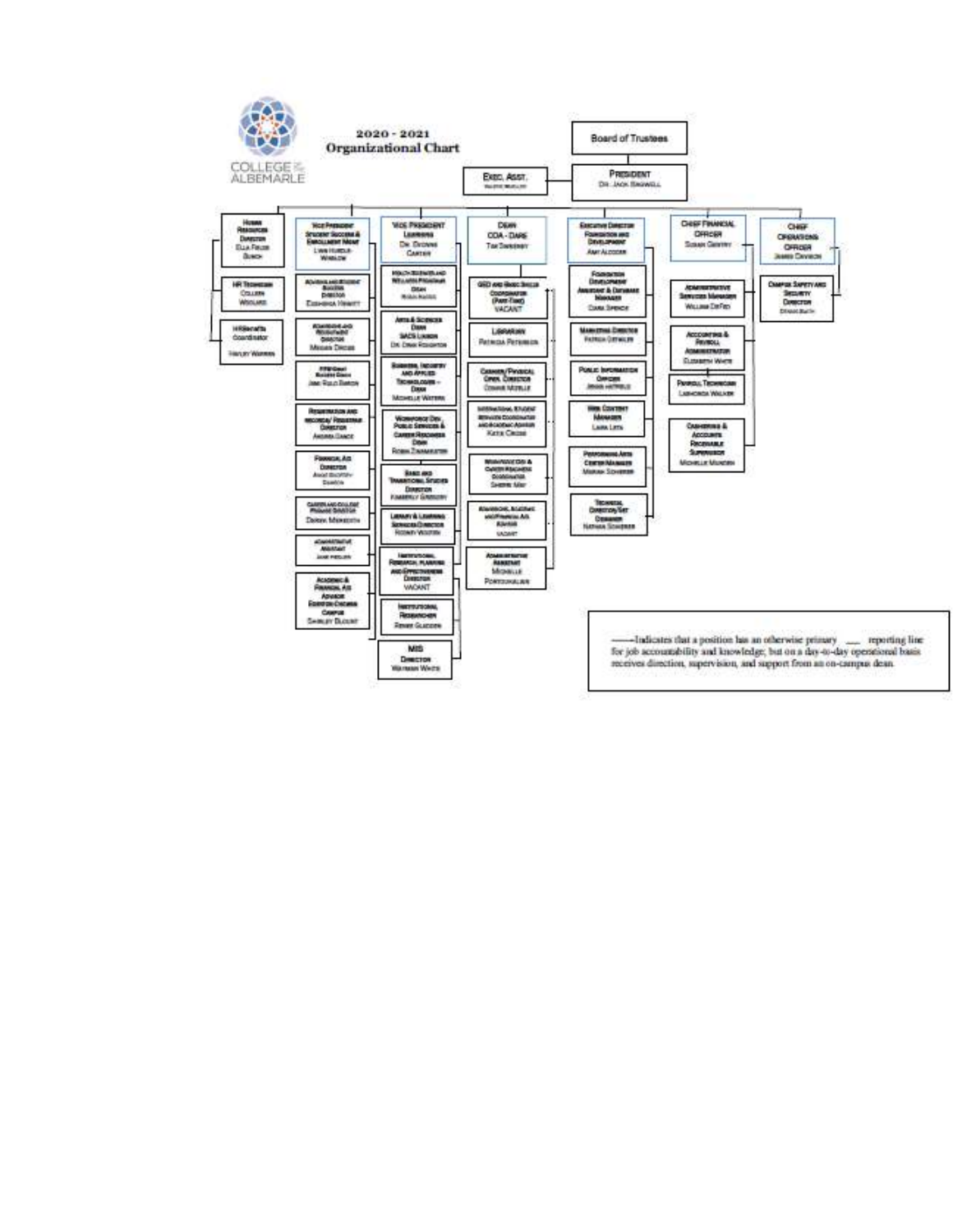

**Wellness Programs** 2020-2021 Organizational Chart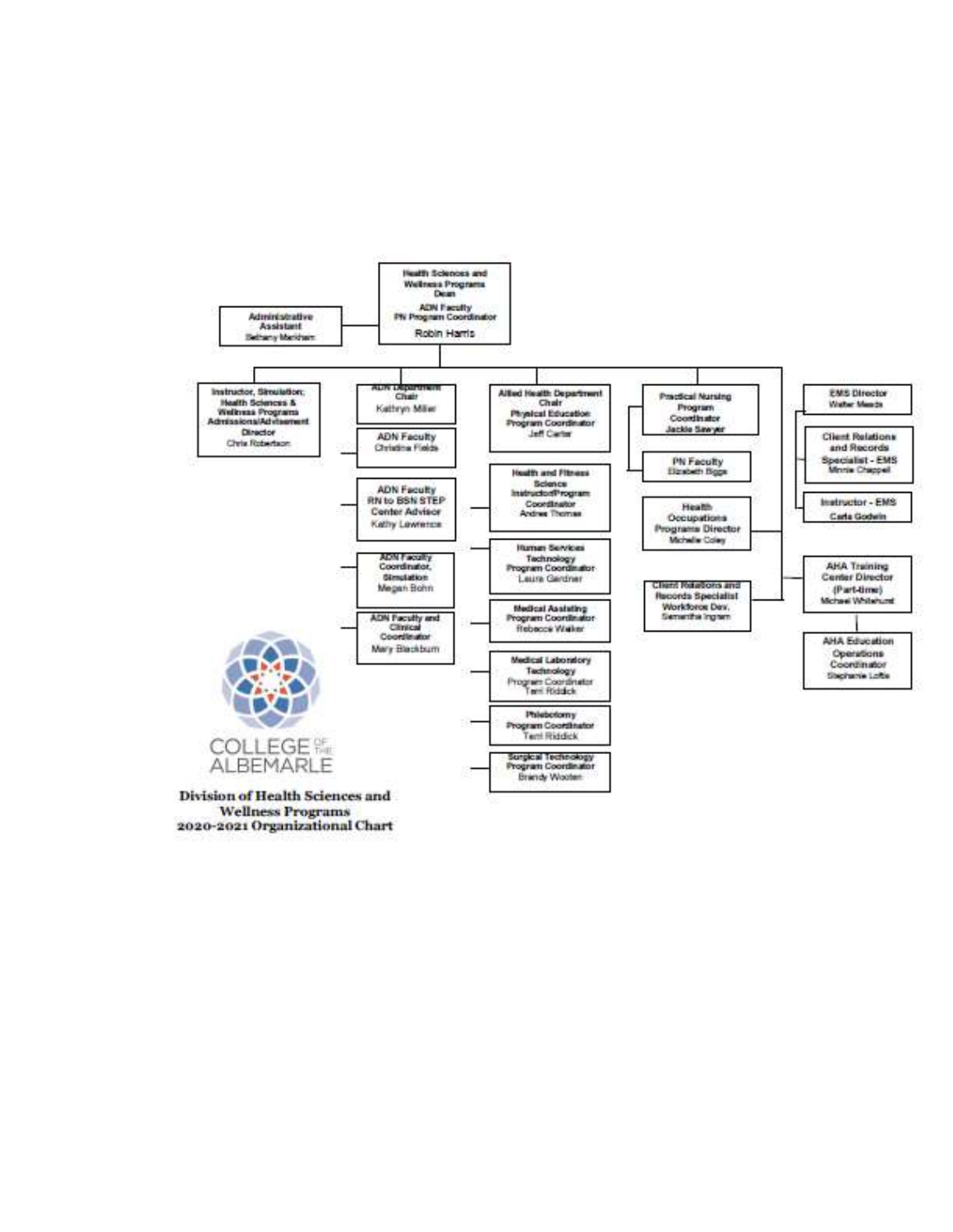# **Class Schedule**

MLA-3022: Phlebotomy Experience, consist of a total of 200 contact hours. The first 112 hours will be the didactic (lecture) portion of the course. This is delivered in a hybrid format. Most of the lecture portion of this class is delivered on-line. The students will meet as a group once per week to take test and practice skills in the student lab environment.

The second portion of this course will be the clinical practicum. The students will spend a total of 88 hours in the clinical setting. The practicum sites will be healthcare facilities within the college service area and the Tidewater region. The times will vary according to the individual site that is assigned to each student. The days of attendance for the clinical component will be determined by the facility assigned.

A variety of facilities are utilized for clinical rotations. Some of these include local hospitals, private healthcare provider offices, and public health departments.

# **Attendance**

Students are expected to attend every meeting of every course in which they are enrolled. If an absence should occur, it is the responsibility of the student to obtain all class notes, handouts, and assignments given on that day. It is NOT the responsibility of the faculty to seek out the student in order to provide this information.

Attendance at all scheduled tests is required. Failure to notify the instructor prior to missing a scheduled test will automatically result in a 7-point drop in test grade. It is the responsibility of the student to notify the instructor of possible times to reschedule the test. It is strongly encouraged that the test be rescheduled before the next class meeting, if at all possible.

Tardy is defined as not being in the classroom at the scheduled time for the beginning of class. *Three (3) tardies will calculate as one hour of absence. A pattern of excessive tardiness is unacceptable and could lead to dismissal.*

*Excessive student absences are defined as in excess of ten percent (10%) of the total course hours. Students who miss more than 10% of classes will be dropped from the roll.* A pattern of excessive tardiness and/or absence from the clinical experience may necessitate the students assignment in the facility being cancelled, resulting in an unsatisfactory clinical evaluation and/or failure of the course. Any time that is missed during the clinical experience, is the responsibility of the student to make arrangements with the facility to make up the hours that were missed.

When inclement weather occurs (snow, storms, etc.), students should listen to local radio and TV stations for information about the closing of the College of The Albemarle. Students may also call the main COA number, 252-335-0821, for information.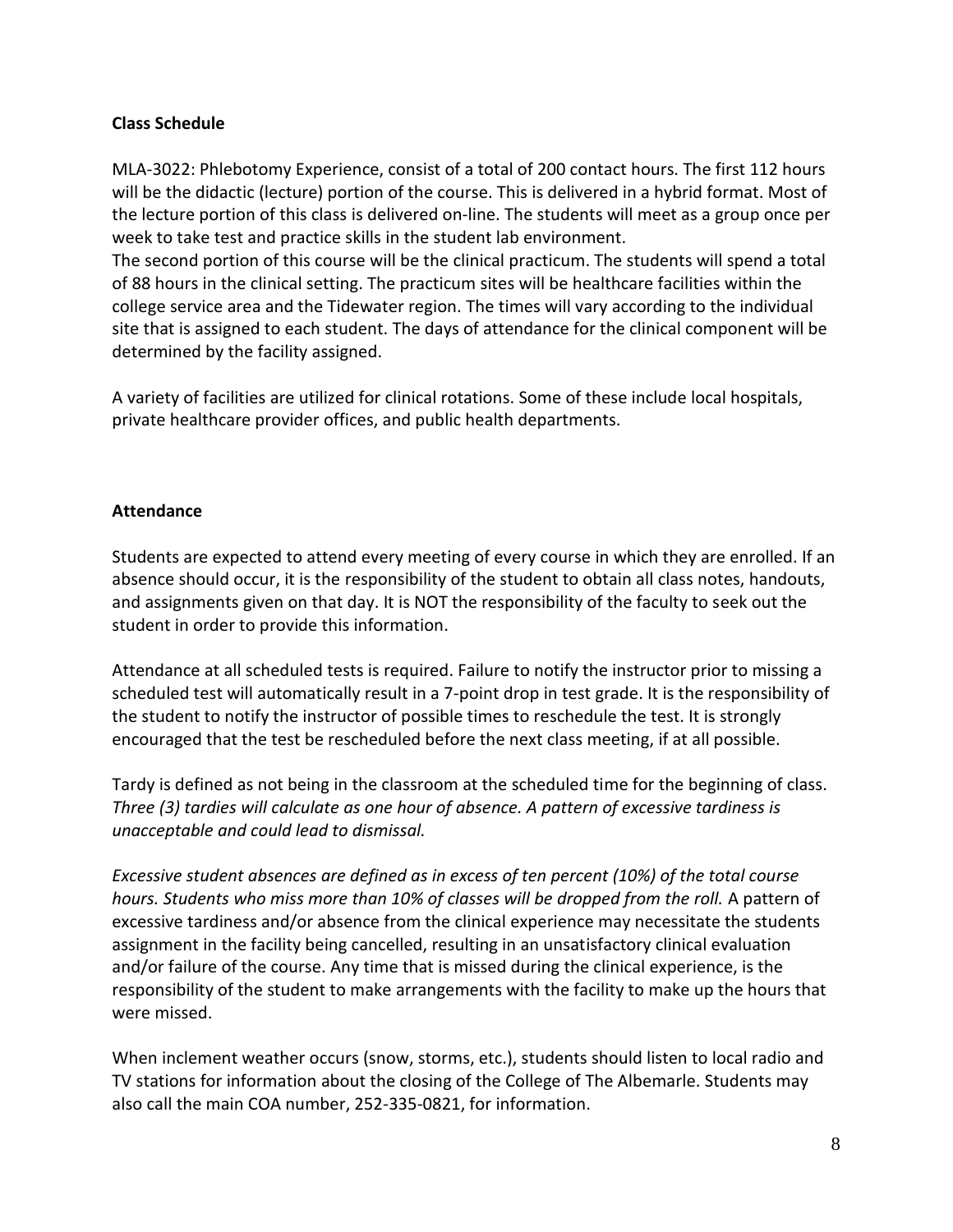The general attendance policy for the College of the Albemarle can be found in the college catalog.

# **Academic Regulations**

The Academic Standards and Discipline Policy as found in the College of the Albemarle Catalog are adhered to for the Phlebotomy Program.

# **Grading**

The Phlebotomy Program follows the grading system described in the College of the Albemarle Catalog. It is as follows:

> A 93-100 B 85-92 C 77-84 D 70-76 F less than 70

The method of grade determination for the course is included in specific course syllabi. A grade of C or better is required for the theory and laboratory components, the first 8 weeks, and clinical component the second 5 weeks of the course.

#### **Resources**

The lab contains equipment that will be utilized during the course of the semester. Please do not experiment with the equipment that you are unfamiliar with and have not covered in class. It is up to the students and faculty to maintain the classroom and equipment in proper order. Should you become aware of any materials or equipment that is not in proper working order, please report it immediately to the faculty. Material should not be removed from the classroom area without specific permission.

The College of the Albemarle Library and computer lab have various texts and software related to phlebotomy and other health care areas. In addition, Internet access is available in the library, computer lab, and the phlebotomy classroom.

Student Success and Enrollment Management provides programs designed to increase student retention and graduation rates, and promote a climate of support for the students. Academic Support services can help you develop study skills, test-taking abilities, and provide tutorial services for general education courses. If the student requires tutoring for Phlebotomy course, he/she should contact the Phlebotomy Program Coordinator. Student Success and Enrollment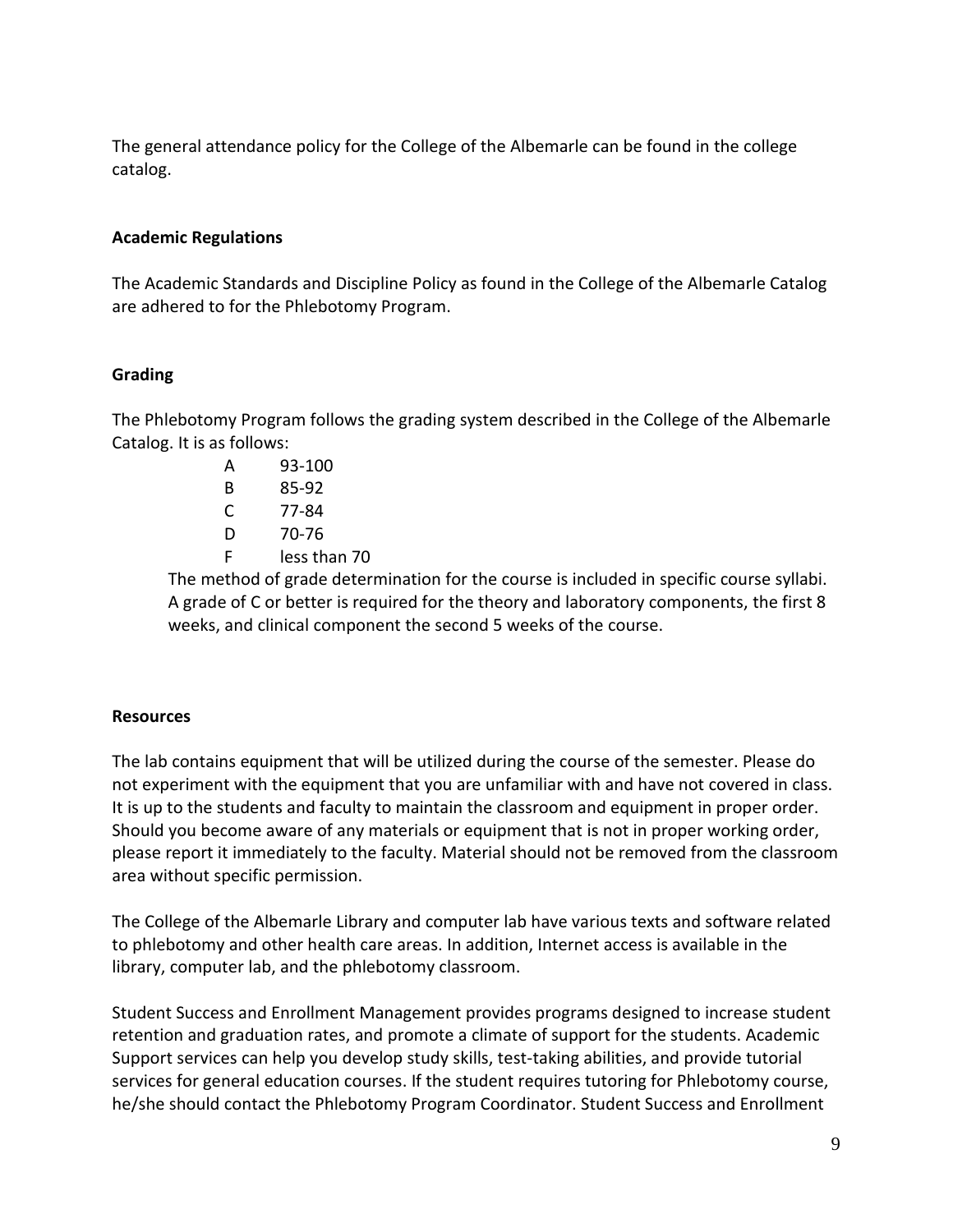Management is located in the AE-building and Academic Support is located in the C-building on the Elizabeth City campus. Students attending the Dare campus can receive information at (252) 473-2264.

# **Essential Functions of the Phlebotomy Student**

The safe practice of phlebotomy involves cognitive, sensory, affective, and psychomotor performance requirements. Therefore, the essential eligible requirements for students in the phlebotomy program shall be further defined according to the following standards.

# **Physical and Emotional Standards:**

Phlebotomy students should possess and be able to demonstrate the following:

- 1. **Interpersonal Skills** Inter personal abilities sufficient to interact with individuals, families, and other health care professionals from a variety of emotional, cultural, and intellectual backgrounds. For example, the phlebotomy student shall establish rapport with patients/clients and the health care team members.
- 2. **Communication Skills**  Communication abilities sufficient for interaction with others in the verbal and written form. For example, explain the venipuncture procedure to a patient/client.
- 3. **Cognitive Abilities**  Ability to be oriented to time, place, and person: organization responsibilities, and making decisions. For example, recognize and report physical problems that occur when attempting venipuncture on a given patient/client.
- 4. **Mobility**  Physical abilities sufficient to move from room to room and around patients in a wide range of positions, maneuver in small spaces, to bend, stoop, kneel, squat; stand and walk for extensive periods of time; and sufficient balance to enable carrying various items when walking. For example, trips from the laboratory to patient/client rooms.
- 5. **Motor Skills**  Gross and fine motor skills sufficient to provide safe phlebotomy procedures. For example, demonstrate proper needle insertion and withdrawal technique when performing venipunctures.
- 6. **Hearing –** Auditory ability sufficient to monitor health needs of patients/clients. For example, hear monitor alarms, emergency signals, patient/client requests.
- 7. **Visual**  Visual ability sufficient for observation and skills necessary in phlebotomist duties. For example, observe patient/client response to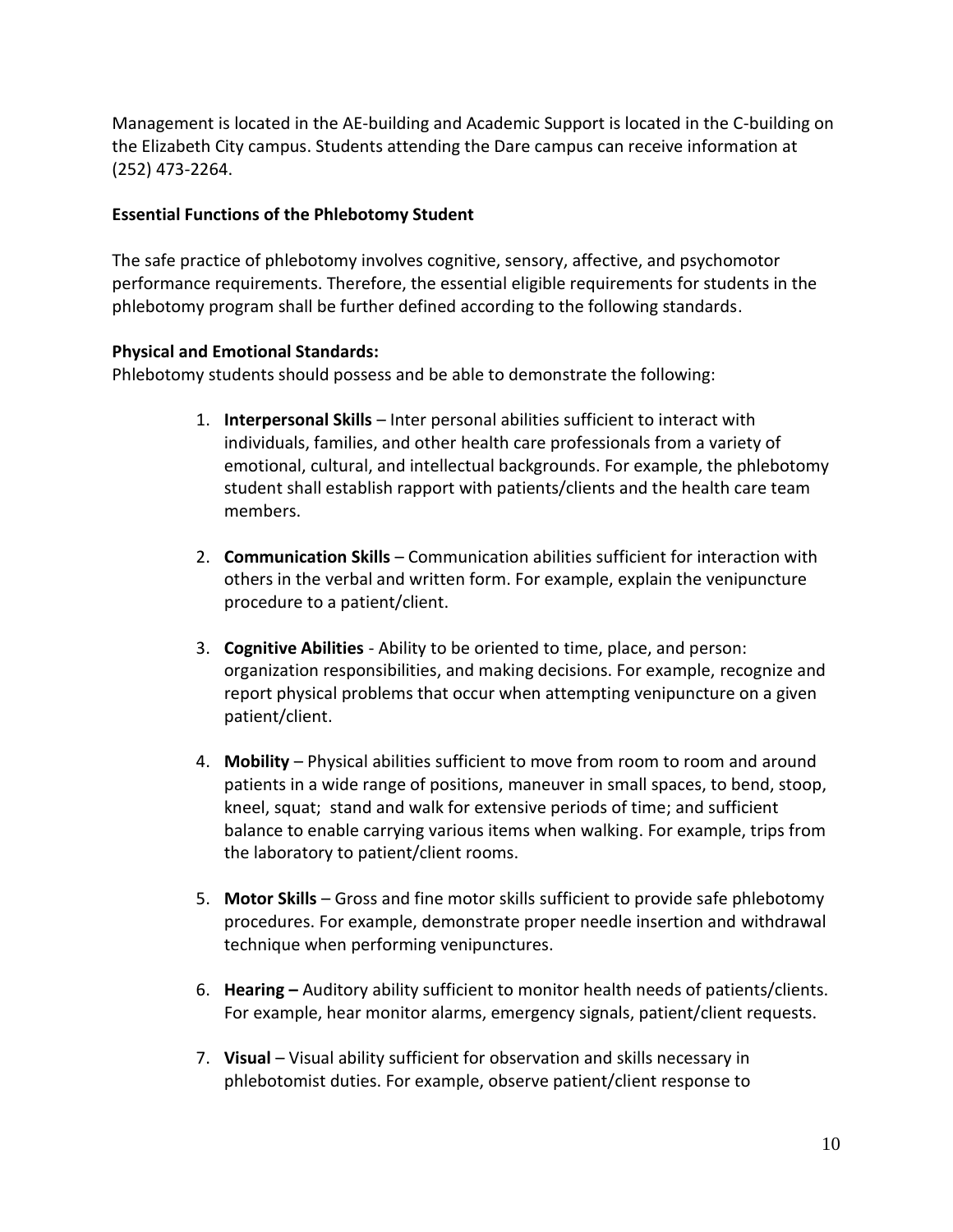venipuncture, changes in specimen color, and accurately read letters, numbers, and/or symbols at least 1/16 of an inch of larger from a safe distance.

- 8. **Tactile** Tactile ability sufficient for collecting specimens. For example, identify potential sites for venipuncture, capillary, and arterial punctures.
- 9. **Health Status -** Students who pose a risk to the health, safety or well being of patients or other students, whether due to infectious diseases or otherwise, may be removed from clinical settings. If a student should contract or be a carrier of any infectious disease whether acute, chronic, active or inactive, it is the student's responsibility to report this immediately to the course/clinical instructor. Patient wellbeing, safety and health are the primary concerns of all clinical facilities and clinical sites. All clinical sites and clinical facilities, as well as COA, reserve the right to require medical verification that a student may participate in a clinical setting without posing a risk to the health, safety or well being of patients, other students or staff.

The College may take a number of steps and precautions at all campuses providing additional information and resources related to COVID 19 for students; implementing additional health and safety protocols; adjusting some facility, physical space and campus operations; and modifying classes and academic delivery as needed.

Students should understand that COVID-19 and other communicable diseases are a public health risk; that COA and clinical facilities cannot guarantee safety or immunity from any infection; and that each student voluntarily assumes all risks associated with participating in health science programs related activities on campus and at clinical facilities, including the risk of exposure or infection with COVID-19 and other infectious diseases.

**The above examples are illustrative only and are not all inclusive!** If a student or applicant believes that he or she cannot meet one of the standards without accommodations or modifications, the student should confer directly with the program coordinator to determine whether or not any additional accommodations can be provided and whether such accommodations are feasible. Students needing any form of accommodation are expected to engage in an interactive process with the program coordinator, and any other administrative officials, to determine what modifications or accommodations may be reasonable and appropriate.

# **Disability Services Statement**

College of The Albemarle seeks to comply with the Americans with Disabilities Act and Section 504 of the Rehabilitation Act. Section 504 is a Federal Civil Rights Law, which prohibits discrimination against individuals with disabilities. The Americans with Disabilities Act expands the scope of institutional and service provider responsibility for providing reasonable accommodations to people with disabilities.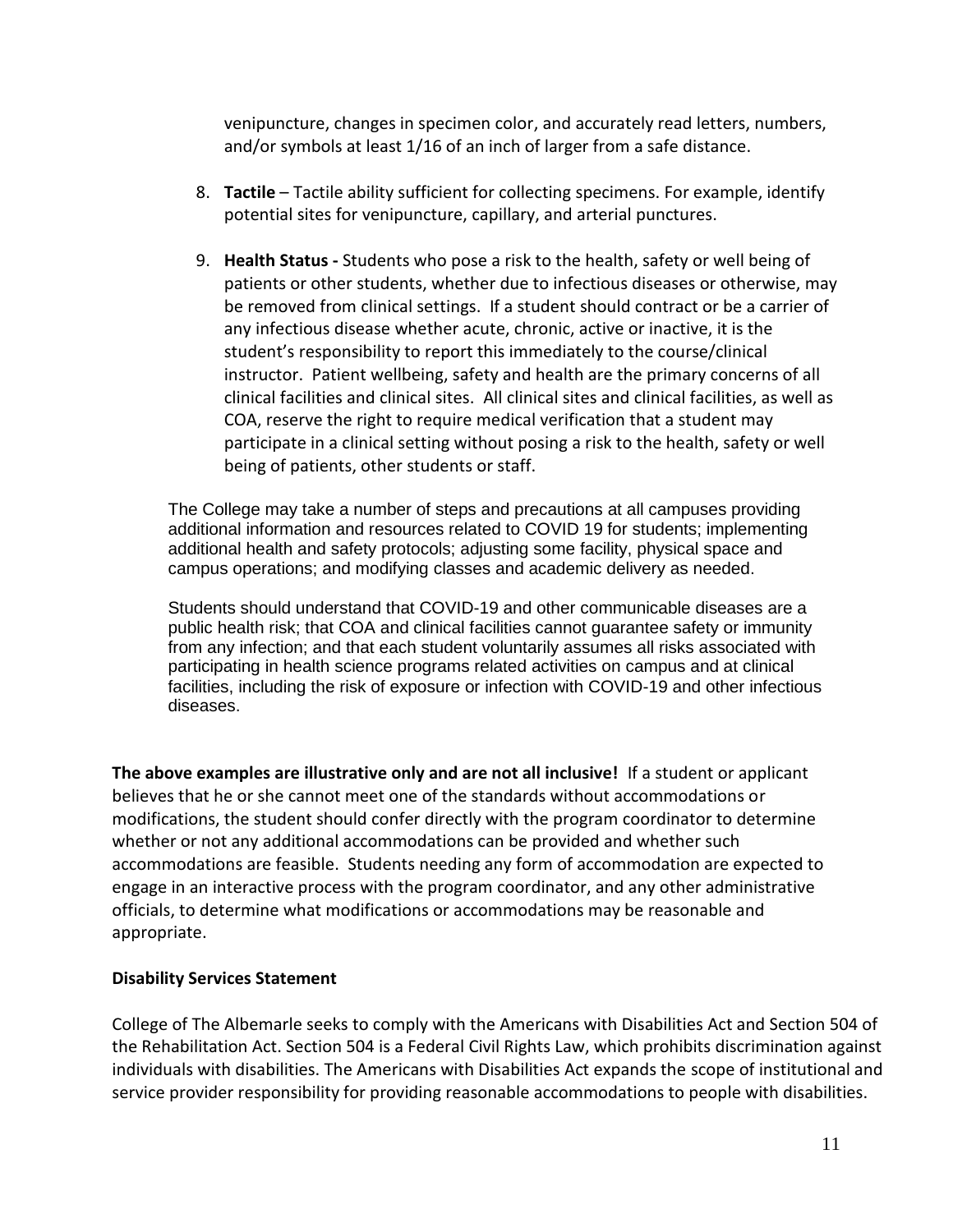Elizabeth City or Edenton-Chowan students requesting accommodations based on a disability must register with the Disability Services Director, (Building AE, Room 119) (335-0821 ext. 2277). Students attending the Dare Campus should contact (Main Office, Room 108) (473-2264).

# **Student Conduct**

# **General Guidelines**

Students should be constantly aware that they represent the health science program and the College to the public when dressed in the COA program uniform and that they will be viewed by the College, by other professionals, and by the public in general as representatives of COA Therefore, students are charged with portraying a positive image of health science and wellness occupations and the college. The COA health science program and the College reserve the right to dismiss any student whose on or off campus behavior violates any of COA's rules or policies governing expected conduct of students including those prohibiting any student from engaging in any criminal conduct; any conduct or behavior prohibited by COA policy; or any other conduct or behavior particularly while dressed in uniform or otherwise while representing COA that tends to portray the student, the program or COA in a negative fashion or otherwise tends to cause harm to the reputation of the program or COA.

# **Phlebotomy Student's Professional Behavior**

The following characteristics are consistent with professional behavior and are expected at all times:

To maintain professional conduct the MLT student:

- Refrains from loudness, profanity, sneering, rudeness, and sleeping in class or clinical
- Is truthful
- Listens receptively and respectfully
- Takes advantage of self-learning opportunities
- Assumes responsibility for course preparation and participation
- Approaches individuals with kindness, gentleness, helpfulness and respect
- Offers companionship without becoming involved in a non-therapeutic manner
- Accepts constructive criticism
- Is neat, clean and appropriately attired, wears make-up in moderation.
- Is consistently punctual
- Accepts assignments and willingly assists others
- Recognizes and performs within own limitations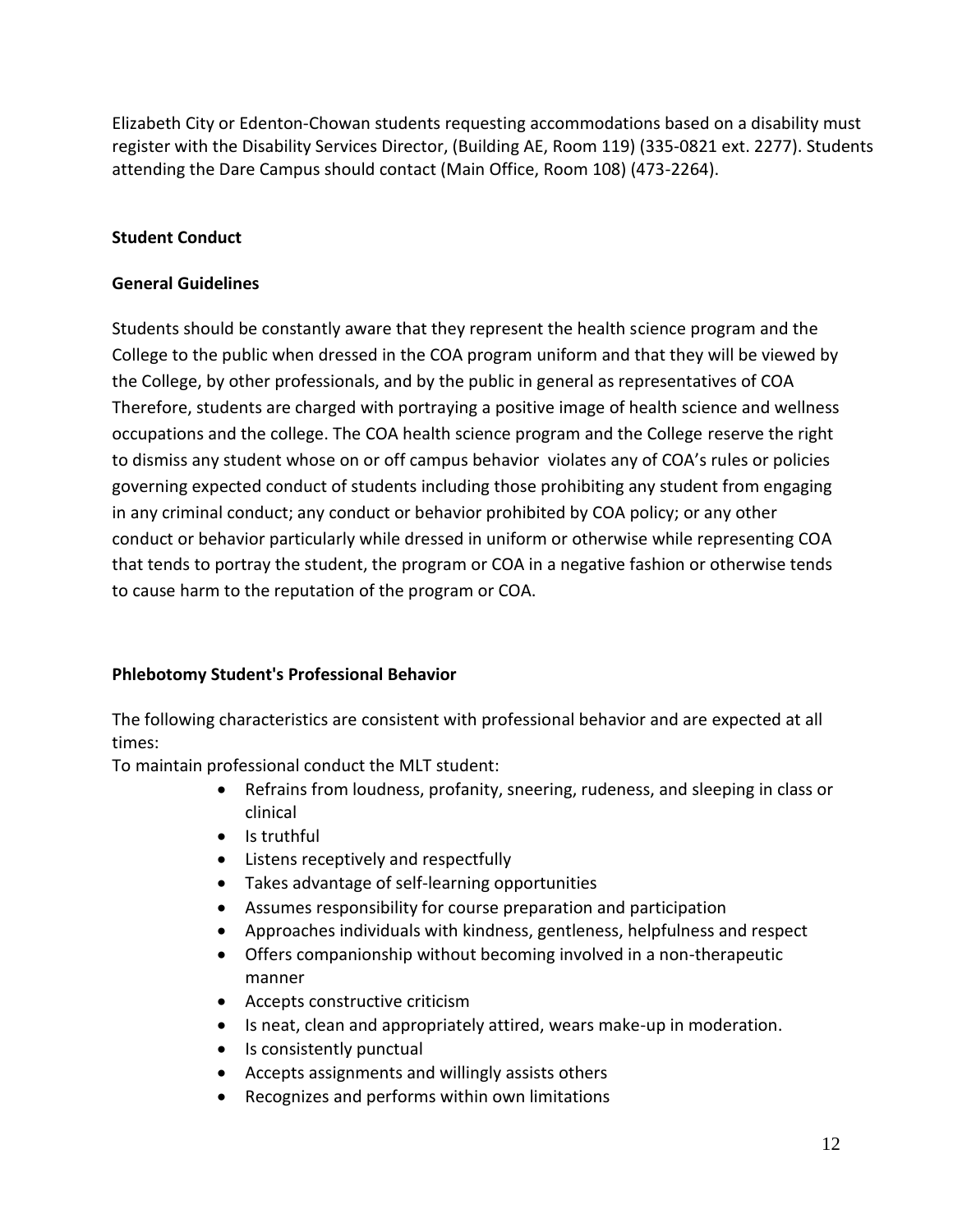- Uses break time appropriately
- Uses correct spelling and grammar
- Communicates in a medical professional manner
- Cooperates with agency policies
- Observes legal and ethical standards of practice
- The use of cell phones is prohibited in the classroom and clinical settings. Refrain from using social networking, text messaging or other electronic media for posting insulting, disparaging or inflammatory comments regarding COA, the Health & Fitness Science program, any member of the COA campus community or affiliated internship sites and their employees. Criticisms of or concerns regarding these issues should be expressed through the COA chain of command so that the concerns may be addressed, and not in a manner which could disrupt the clinical program or operations at practicum sites. Students are also prohibited from disclosing confidential information through such media or from discussing confidential information in any other manner that may reach third parties outside of COA staff or clinical site personnel. COA Health Sciences and Wellness Programs Social Media Policy does not allow students in clinical/practicum/internship related activities to post ANY pictures or information depicting or while engaged in activities relating to hospital, practicum, and/or internship activities, facilities, staff, volunteers and/or patients without express, written consent from the College and the facility. This includes, but is not limited to, "selfies" taken while at these facilities and social media posts about facility events or staff. Such actions have the tendency to disrupt program activities, to portray the student and COA staff in a negative and/or unprofessional light, to potentially violate the rights of facility staff, volunteers or patients, and to otherwise negatively impact COA's programs and reputation.

Each student is also required to maintain a reliable means of communication including a valid telephone number and email address via the COA Moodle account.

Students of the College of The Albemarle Phlebotomy Program are considered adults. Student conduct, which reflects the dignity and integrity of the college, is expected to be professional at all times. The Student Code of Conduct Policy stated in the College of The Albemarle Catalog will be adhered to at all times.

Eating and drinking are limited to designated areas of clinical facilities and the college; the use of tobacco products on the college campus or in the classrooms is prohibited. Chewing gum or using tobacco products are **not** permitted while in the clinical setting.

Students are expected to leave classrooms and labs clean and in order.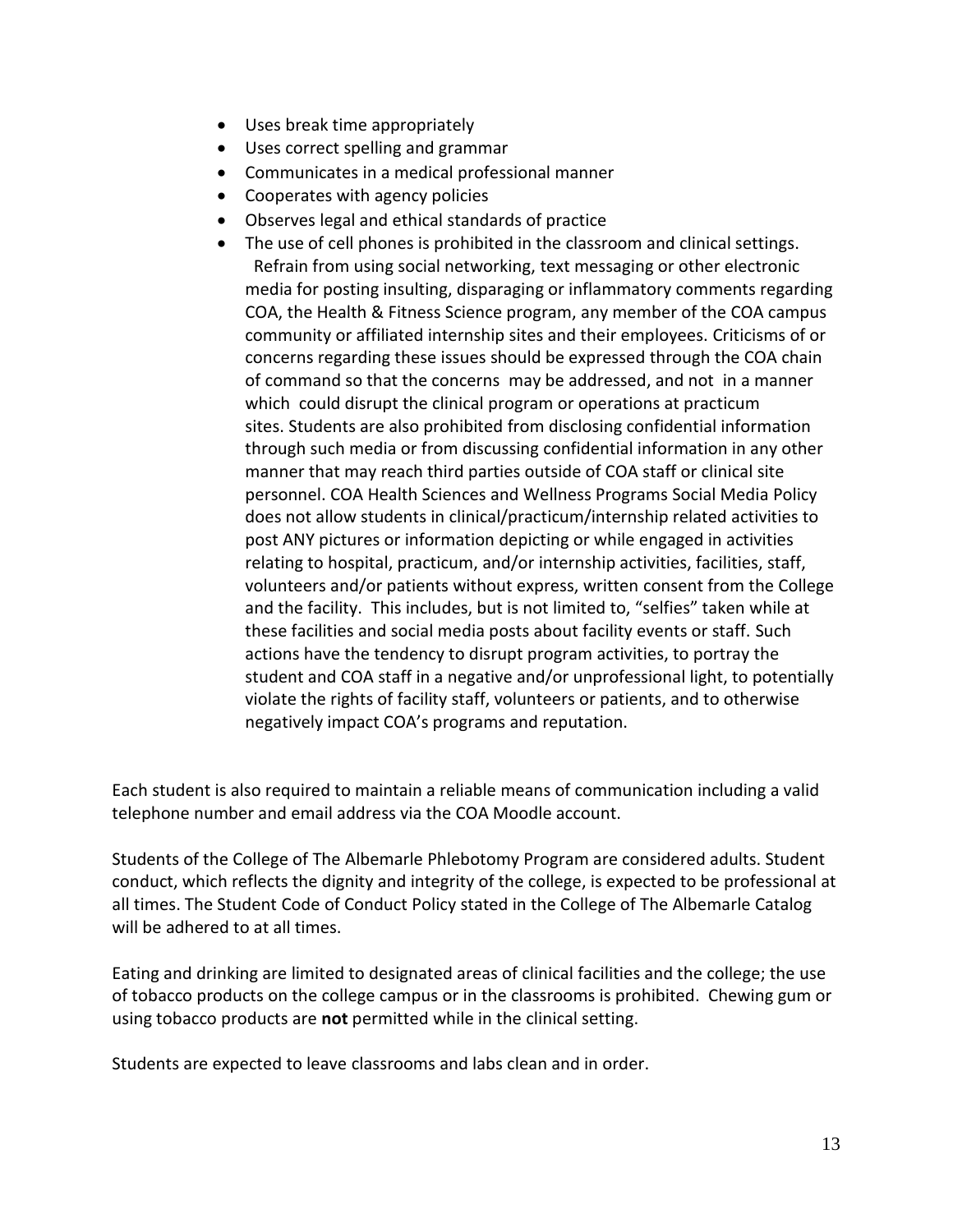Students should be constantly aware that they represent the health science program and the College to the public when dressed in the COA program uniform and that they will be viewed by the College, by other professionals, and by the public in general as representatives of COA Therefore, students are charged with portraying a positive image of health science and wellness occupations and the college. The COA health science program and the College reserve the right to dismiss any student whose on or off campus behavior violates any of COA's rules or policies governing expected conduct of students including those prohibiting any student from engaging in any criminal conduct; any conduct or behavior prohibited by COA policy; or any other conduct or behavior particularly while dressed in uniform or otherwise while representing COA that tends to portray the student, the program or COA in a negative fashion or otherwise tends to cause harm to the reputation of the program or COA.

#### **Criminal Background Check and Drug Screening**

Phlebotomy students must successfully complete rotations at clinical sites as part of their program requirements. Phlebotomy students will be required by clinical sites to have criminal background checks and drug screens prior to clinical rotations. By applying for admission to any health science program, a student consents to drug and alcohol screening and criminal background checks and sex offender checks as required by the contracted clinical affiliate and may be responsible for payment. A written consent form must be signed by each student prior to the performance of a background check and drug screen. Information obtained within the criminal background check and sex offender check will be provided to any hospital or other clinical facility prior to clinical rotations upon request. **COA does not guarantee the admission of any student to any clinical facility or clinical site. A student's acceptance, participation and continuation at any clinical site is subject at all times to the approval and consent of the clinical site. Students must be able to attend and progress in the assigned clinical facility for each course. Alternate assignments will not be made because of inability to progress in an assigned clinical setting.**

For these reasons, all phlebotomy students must understand that it is critical that they comply with all policies and procedures of these clinical sites and that they must satisfactorily perform and conduct themselves at any clinical site at all times. Students are under a continuing obligation to supplement the information provided to COA and any clinical facility concerning background checks, criminal histories or convictions or any other background information. Failure to promptly provide updated or corrected information may be cause for removal from a clinical facility or clinical site and/or from the Phlebotomy program.

The presence, purchase, sale, consumption or use, and/or being under the influence of alcoholic beverage or controlled substances (except when used in strict compliance with the prescription) is strictly forbidden on campus, at campus sponsored functions, at clinical laboratory experiences or any time while in the COA Program uniform. Violations of the chemical abuse policy of the Program will render a student subject to disciplinary action up to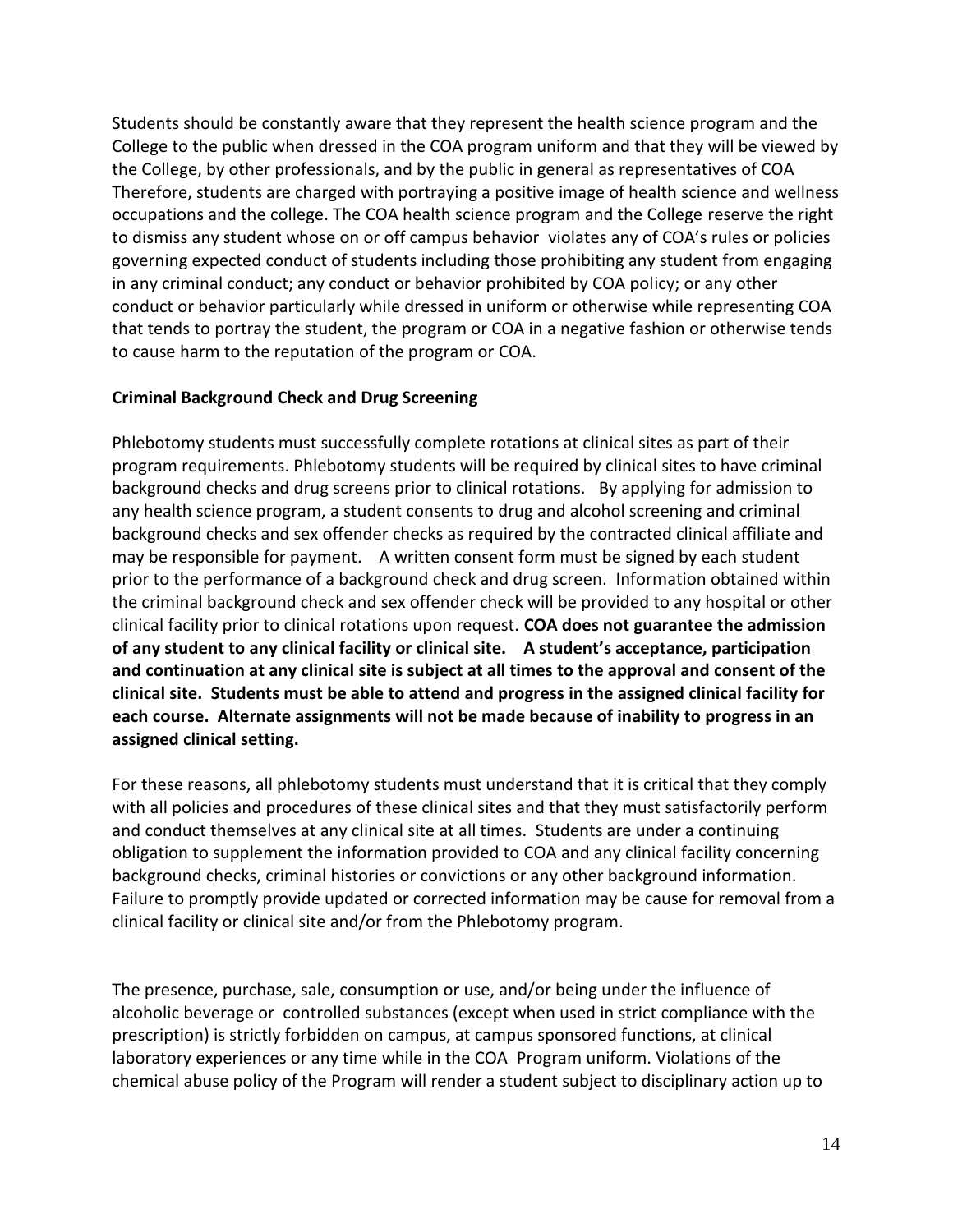and including immediate dismissal from the Program with a grade of "F" and removal from all Program courses.

# **Clinical Performance Policy**

The faculty will provide learning opportunities in the classroom and laboratory to develop phlebotomist competencies before students are placed in clinical settings. Once students are placed in clinical settings, clinical faculty will participate in clinical practicum evaluations of students. The instrument used and method of grading for student evaluations are included in the course syllabus. The ability of students to meet clinical objectives, demonstrate phlebotomist competencies, and maintain patient/client safety is required to receive a passing grade. When a student is unable to meet these criteria, the faculty may dismiss the student from the clinical assignment resulting in failure of MLA-3022: Phlebotomy Experience.

Students must agree to comply with all rules and requirements of the clinical facilities to which the student may be assigned. Should a student be dismissed from a clinical facility for any reason, the student may be unable to complete the requirements of this Program and may be ineligible to receive a certificate of completion.

Students are expected to adhere to the College's Drug-Free and Smoke-Free Environment Policies and Student Code of Conduct. No smoking, use of tobacco, use or purchase of alcohol, drug consumption, or other violations of the College Student Code of Conduct are allowed in college vans, campus buildings, campus parking lots, or in or on the grounds of clinical facilities or any time while in a COA health science program uniform.

Students may not buy, sell or consume alcoholic beverages or illicit drugs while in a COA health science program uniform (including street clothes while in facilities) or lab coat. Violation of this alcohol/drug policy will result in disciplinary action up to and including a grade of unsatisfactory in clinical, consequently an "F" in the health science course, and immediate dismissal from the Program and all program courses.

Students may not smoke while in a COA uniform health science program uniform (including street clothes while in facilities) or lab coat. The smell of smoke on a student uniform will be considered unprofessional in the clinical setting and a "noxious odor". The student will be removed from the clinical setting until they are able to return without the odor as determined by the clinical instructor. Any missed time will count under the attendance policy as absent clinical time for the course. Repeated violations of this policy may result in disciplinary action up to and including clinical failure and dismissal from the clinical site, and/or consequently dismissal from the program.

# **Patient/Client Privacy and Confidentiality**

**At no time** shall discussions regarding any patient/client be conducted in a public place (this includes breaks, lunch, elevator, etc.). The student will recognize that improper use of and/or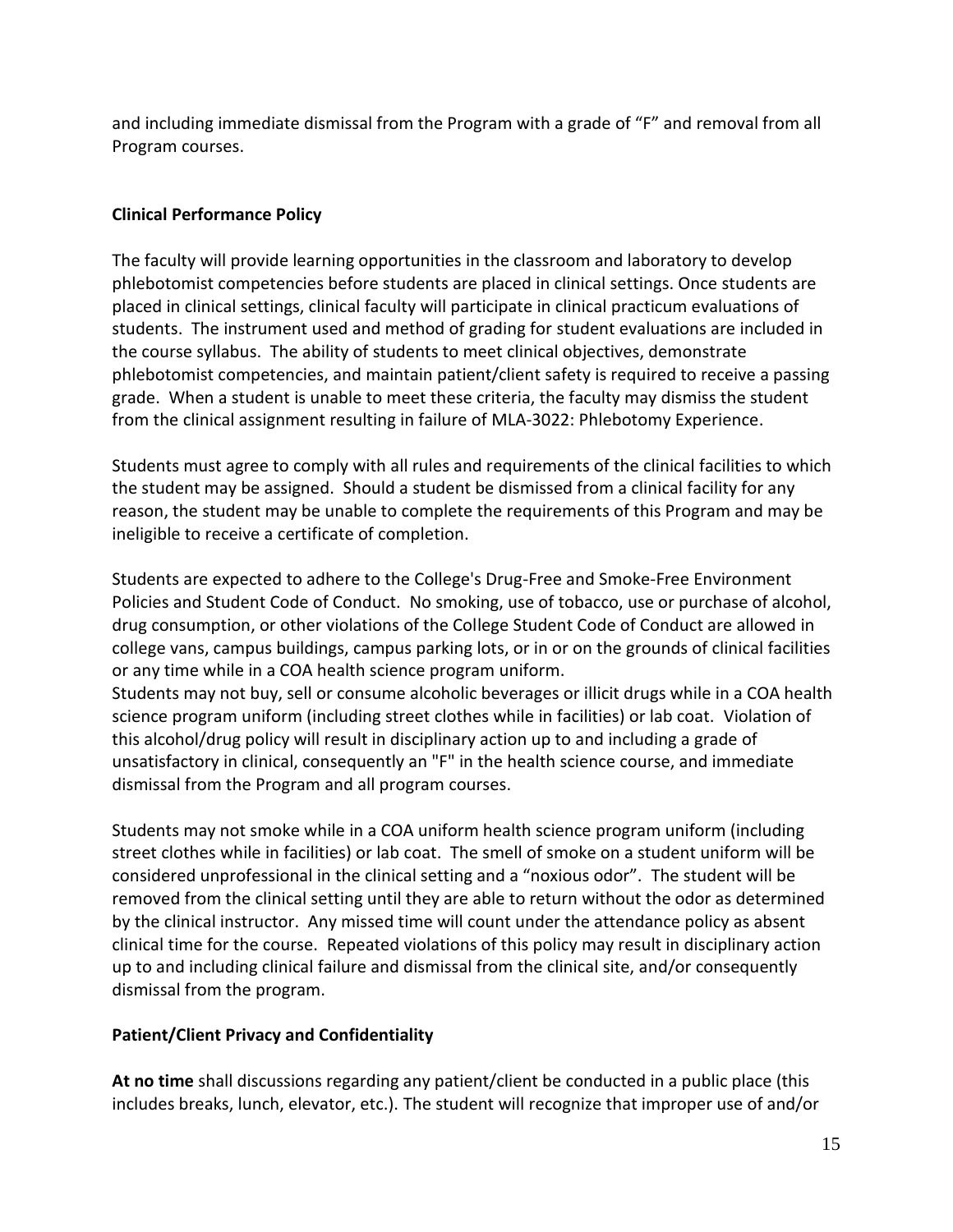disclosure of protected health information may result in disciplinary action, up to and including dismissal from the program.

# **Visitors**

Family members/visitors **may not** accompany students to class, lab, or clinical areas due to legal implications and responsibility for safety of the persons attending state supported schools/colleges. **No** personal phone calls or personal visits are allowed in the clinical settings, except in emergency situations.

# **Student Service Work Policy**

- 1. Students are not encouraged to work as a phlebotomist, but may do so if the work is performed outside of the required academic hours.
- 2. Students must successfully complete their clinical evaluation before working independently as a phlebotomist to ensure all phlebotomy competencies have been demonstrated.
- 3. Service work by students must be paid, supervised and subject to the institution's employee regulations.
- 4. Students must inform their Phlebotomy Instructor or Program Director if they are performing any service work at any time during their clinical rotation.

# **Phlebotomy Certification Examinations**

Course completers of the College of the Albemarle Phlebotomy Program are encouraged to take a national certification examination for phlebotomy technicians. Certification represents the recognition of someone who has met all of the required qualifications specified by the certifying agency or association. COA recommends the American Society for Clinical Pathology (ASCP) Board of Registry.

> ASCP Board of Registry PO Box 12277 Chicago, IL 60612-0277 312-738-1336 [www.ascp.org/bor](http://www.ascp.org/bor)

Other certifying agency: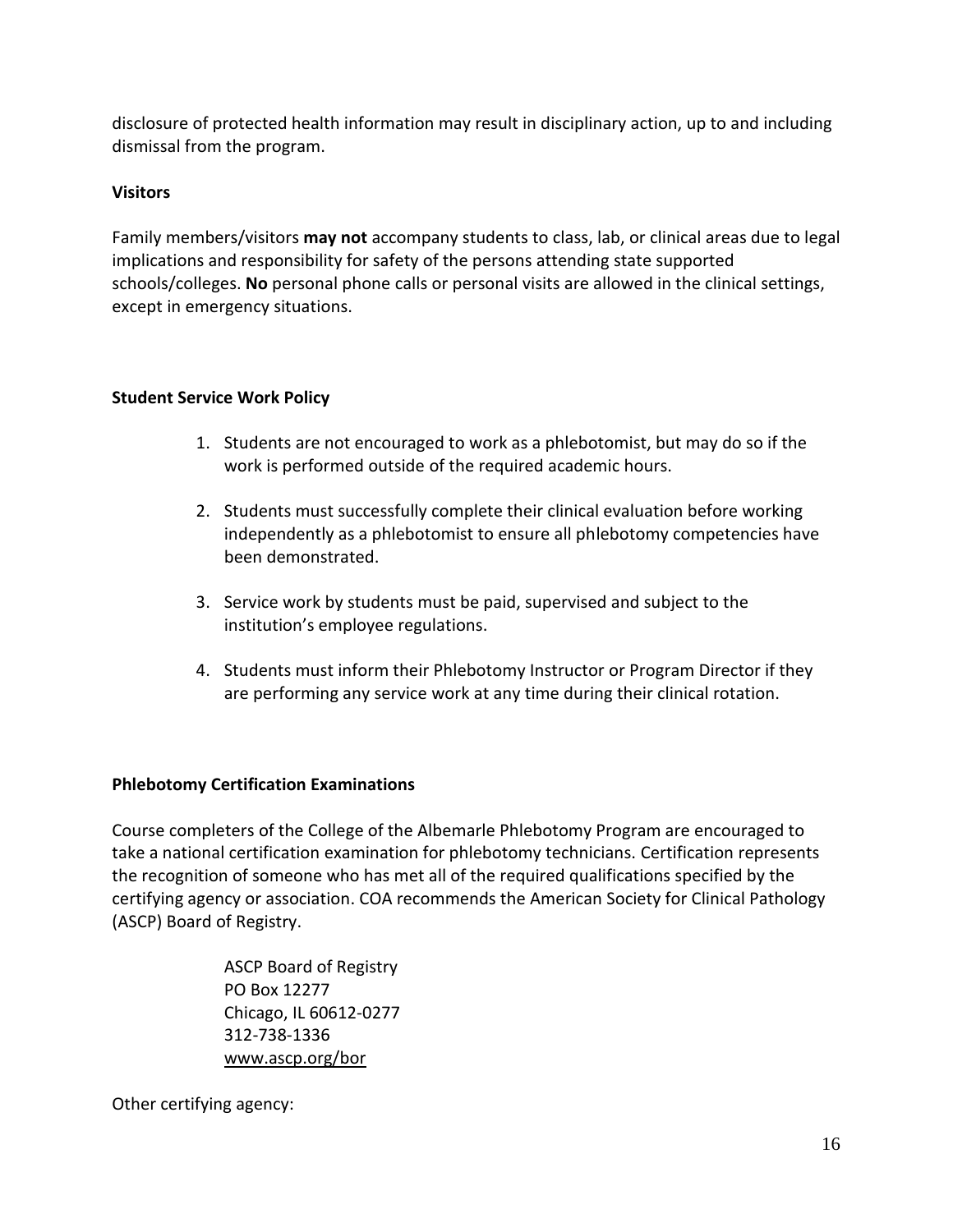American Society of Phlebotomy Technicians (ASPT) P.O. Box 1831 Hickory, NC 28603 [www.aspt.org](http://www.aspt.org/)

# **Certification Eligibility**

Students are at all times responsible for determining and maintaining their own eligibility for taking the certification exam.

# **Dismissal**

The Phlebotomy Faculty reserves the right to recommend the dismissal of a student from the Phlebotomy Program. The Program Coordinator has the right, authority, and responsibility to make a decision on such a recommendation.

# **Causes for Dismissal**

The COA Policy on Student Code of Conduct and the student disciplinary procedure set forth in the COA Catalog shall apply to all students in the Phlebotomy program. The following reasons, though not intended to be all-inclusive, also constitute cause for a student to be dismissed from any Phlebotomy Program.

- **1. Failure to meet the academic standards as set forth in the COA Catalog and the Phlebotomy Student Handbook.**
- **2. Health problems and disabling conditions.** A student's physical and emotional health is discussed at faculty-student conferences. It should be noted that health problems which result in excessive absences or non-completion of classroom, lab or clinical competencies may be grounds for dismissal from the Program. It is the philosophy of the Phlebotomy faculty that a student's personal health has priority over one's educational program. A student should not continue in the program at the expense of endangering one's health.
- **3. Excessive absences or habitual tardiness.**
- **4. Student performance in the clinical setting which (1) indicates difficulty in making clinical judgments or (2) conflicts with patient safety essential to safe Phlebotomy practice, leading to unsatisfactory clinical performance and failure.** Such behavior is defined as a failure to assess or act appropriately on information other students at the same level would recognize as important to patient health and safety. Any student who requires an inordinate amount of an instructor's time in the clinical setting because of concerns related to poor judgment, poor decision-making skills, or safety violations will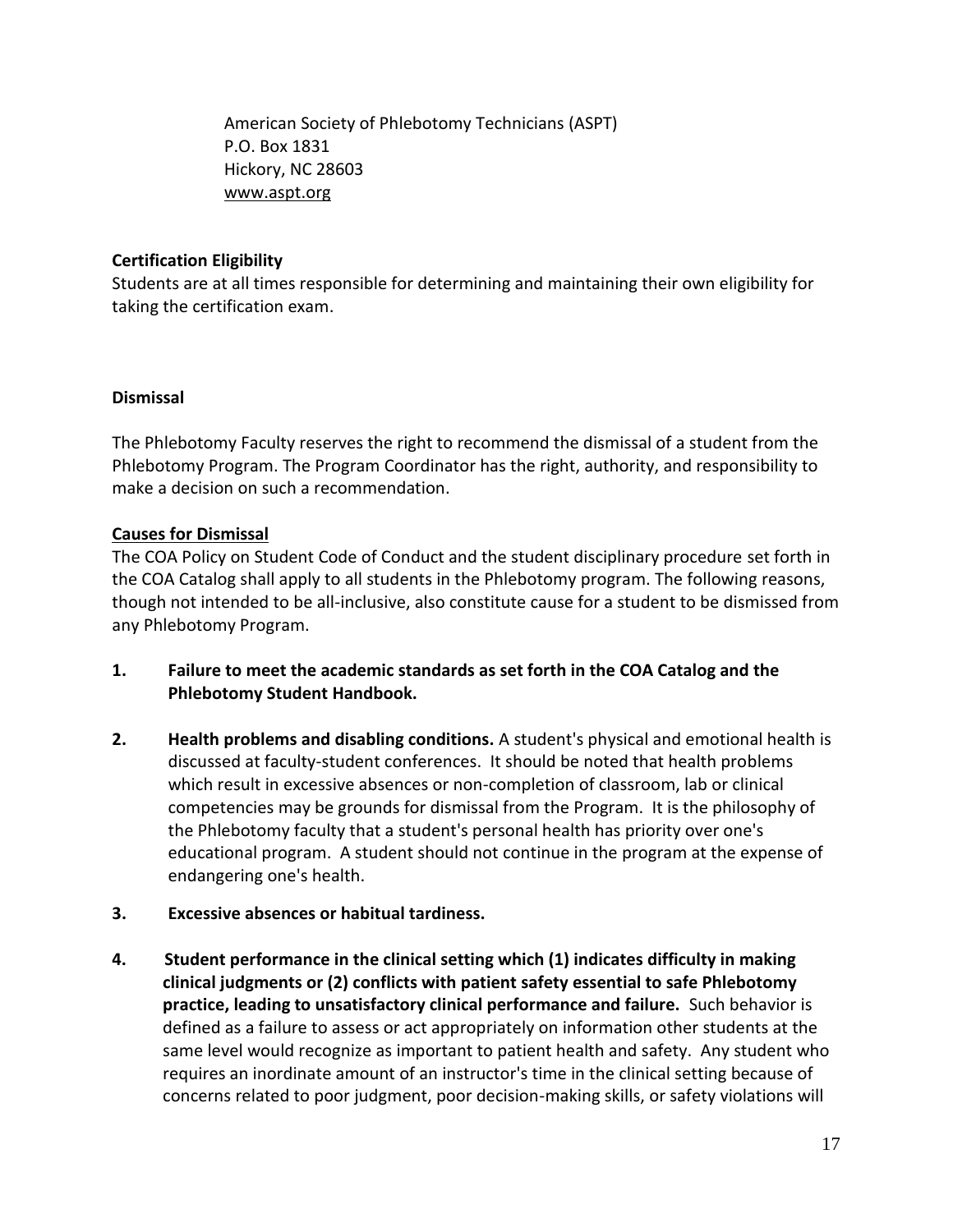be subject to failure and dismissal from the Program.

- **5. Intentional Falsification of information in any form – verbal, non-verbal, or written.** Any student who submits false, misleading, incorrect, and/or incomplete information as part of the Phlebotomy Program Admission Process or while enrolled in the program may be dismissed from the program.
- **6.** Cheating. It is expected that all Phlebotomy students will be honest in their dealing with members of the faculty and staff at COA, their peers as well as with staff members and patients at all clinical facilities. Students are expected to report any observed instances of dishonesty to the instructor. Failure to do so makes the observer morally as guilty as the one who is cheating. Any instructor who discovers possible cheating or to whom it is reported will ensure that the matter is fully investigated. If after careful consideration of all evidence the instructor documents that cheating has occurred, the evidence will be presented to the Program Coordinator who will meet with all parties involved.
	- Cheating in any form as designated by the college Academic Integrity Policy will not be tolerated and could result in automatic, immediate dismissal from the program and the student will receive a grade of "F" for the course grade.
	- Students that are discovered sharing information or passing notes during any testing situation will be found guilty of cheating.
	- Students who are found in possession of any information on test content in advance of all students taking the test, during a test administration, or during/after a test review may also be found guilty of cheating.
	- **7. Plagiarism.** Plagiarism is the use of someone else's words, writings, thoughts, or ideas without giving proper credit. Taking a section of a book or a magazine article and copying it essentially word for word without giving proper credit to the author is one example of plagiarism. The instructor who detects a first instance of plagiarism will review with the student the circumstances which constitute plagiarism. The student will be required to re-submit the work to receive credit and the student's grade will be adjusted accordingly. A second instance of plagiarism during any period of the Phlebotomy Program will be considered cheating and treated as such. **Refer to Policy as printed in the College Catalog on Plagiarism and Cheating.**
	- 8. **Infraction of health agency policies while on affiliation in that agency.** Each student is to review a copy of the Contractual Agreement between the College and the clinical agency as well as the policy regulations and rules of the affiliating clinical agency at the beginning of the course. It is the student's responsibility to understand and abide by these policies.
- 9. **Violation of the patient's right to confidentiality.** The Phlebotomy student is legally (Privilege Doctrine and HIPAA Regulations) and ethically obligated to maintain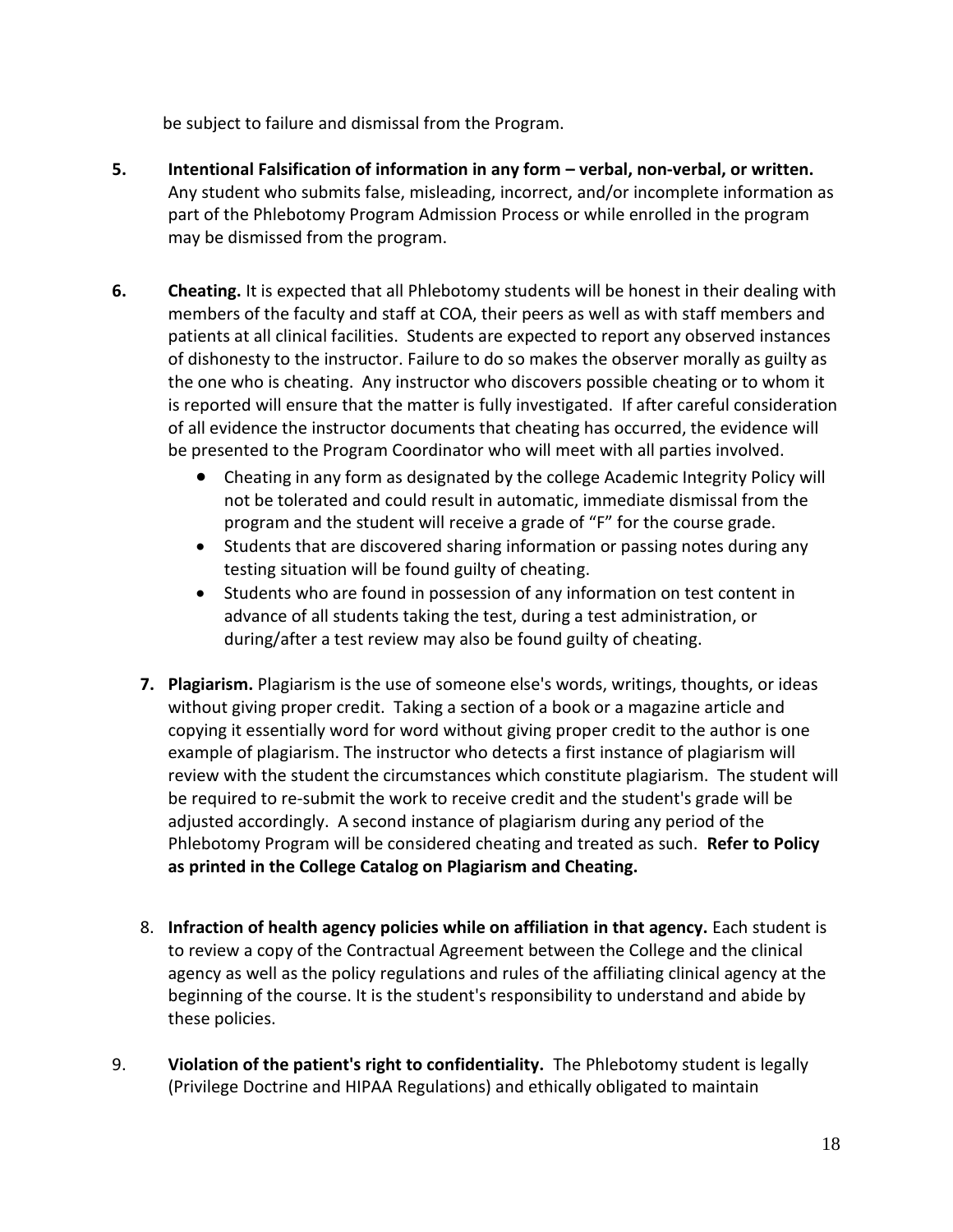confidentiality regarding any information concerning a patient's illness or treatment which is obtained in the normal course of his/her professional duties. No patient information is to be revealed without the patient's permission.

It is appropriate to discuss patient condition/Phlebotomy care in a learning situation such as instructor/student conference with the understanding that said discussion will not be repeated outside of the conference setting. The student will recognize that improper use of and/or disclosure of protected health information may result in disciplinary action, up to and including dismissal from the program.

# 10. **Negligent acts resulting in harm to patient.**

- 11. **Drug/Alcohol Use.** The substance abuse policy set forth COA's Policy and Procedure Manual shall apply.
	- (a) The presence, purchase, sale, consumption or use, and/or being under the influence of alcoholic beverage or controlled substances (except when used in strict compliance with the prescription) is strictly forbidden on campus, at campus sponsored functions, at clinical laboratory experiences or any time while in the COA Program uniform. Violations of the chemical abuse policy of the Program will render a student subject to disciplinary action including immediate dismissal from the Program with a grade of "F" and removal from all Program courses.
	- (b) Any student who diverts any controlled substance from a clinical facility will be dismissed from the Phlebotomy Program and may face criminal prosecution.
	- (c) Any student whose behavior or appearance provides reasonable suspicion that the student is under the influence of alcohol or non-prescribed controlled substances, any chemical that alters cognitive functions, and/or is abusing prescribed medications in violation of subparagraph (a) of this section - may be required to submit to a breath analysis, saliva test, urinalysis, or blood analysis. Phlebotomy faculty may make the determination that reasonable suspicion exists. Refusal to offer the required sample will be grounds for disciplinary action up to and including dismissal from the program. A positive test indicating use or being under the influence during class, labs, meetings or clinical rotations of controlled substances, mind altering chemicals or alcoholic beverages will be grounds for dismissal from the program and all program courses.

#### **The Dismissal Process**

Any student who is recommended for dismissal from the Phlebotomy Program will have a conference with the Instructor to discuss the reason(s) for the dismissal. Then the student, the Instructor, and the Program Coordinator will discuss the reasons(s) for the dismissal. The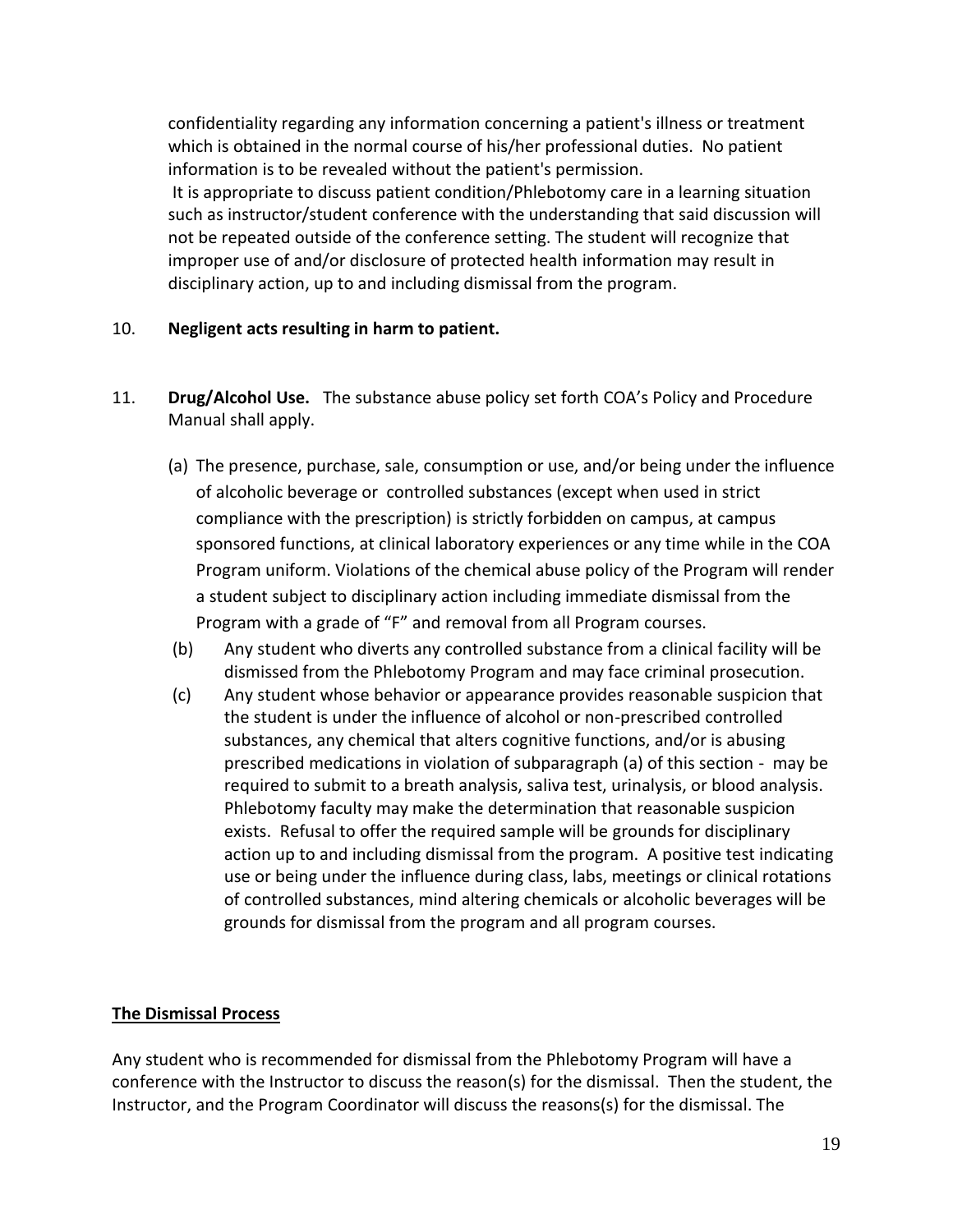student will receive a letter stating the reason(s) for dismissal.

**Students dismissed from the program related to item number 1 will receive the grade as earned per the course syllabus and program academic policies.** Dismissal from the course will take effect immediately and the student will not be allowed to return to class, lab or clinical for that course. If a student is enrolled in multiple program courses within the same semester, the student will be allowed to complete any other program courses specific to progression within the program that they are enrolled in for the same semester, and then will be dismissed from the program at the end of that semester.

**Students dismissed from the program related to item number 2 will receive a grade of "W."**  The program dismissal will take effect immediately and the student will not be allowed to return to class, lab or clinical and will be immediately withdrawn from all program courses specific to progression within the program.

**Students dismissed from the program related to item number 3 will receive a final course grade of "F"; and** the dismissal from the course will take effect immediately and the student will not be allowed to return to class, lab or clinical for that course. If a student is enrolled in multiple program courses within the same semester, the student will be allowed to complete any other program courses specific to progression within the program that they are enrolled in for the same semester, and then will be dismissed from the program at the end of that semester.

**Students dismissed from the program related to items numbered 4, 5, 6, 7, 8, 9, 10 and 11, involving a program course will receive a final course grade of "F"; and** the program dismissal will take effect immediately. The student will not be allowed to return to class, lab or clinical for any program courses and will be immediately withdrawn from all other program courses specific to progression within the program.

**Any student dismissed from the Phlebotomy program for the above reasons with the exception of 1, 2, and 3 is not encouraged to apply for readmission to the program.** 

# **C. APPEALS PROCESS**

The Grade Appeal policy set forth in the COA Catalog shall apply to all students in the Phlebotomy program. Students dismissed from the program related to items 1,2,3, and 4 shall have the right to appeal his/her grade and dismissal from the program as provided in the Grade Appeal procedure set forth in the COA Policy on Grading, Grade reporting, and Grade Appeal The COA Policy on Student Code of Conduct and the student disciplinary procedure set forth in the COA Catalog shall apply to all students in the Phlebotomy program. Students dismissed from the program related to items 5,6,7,8,9,10, and 11, shall have the right to appeal his/her suspension or removal from the program as provided in the disciplinary appeals procedure set forth in the COA Policy on Student Code of Conduct.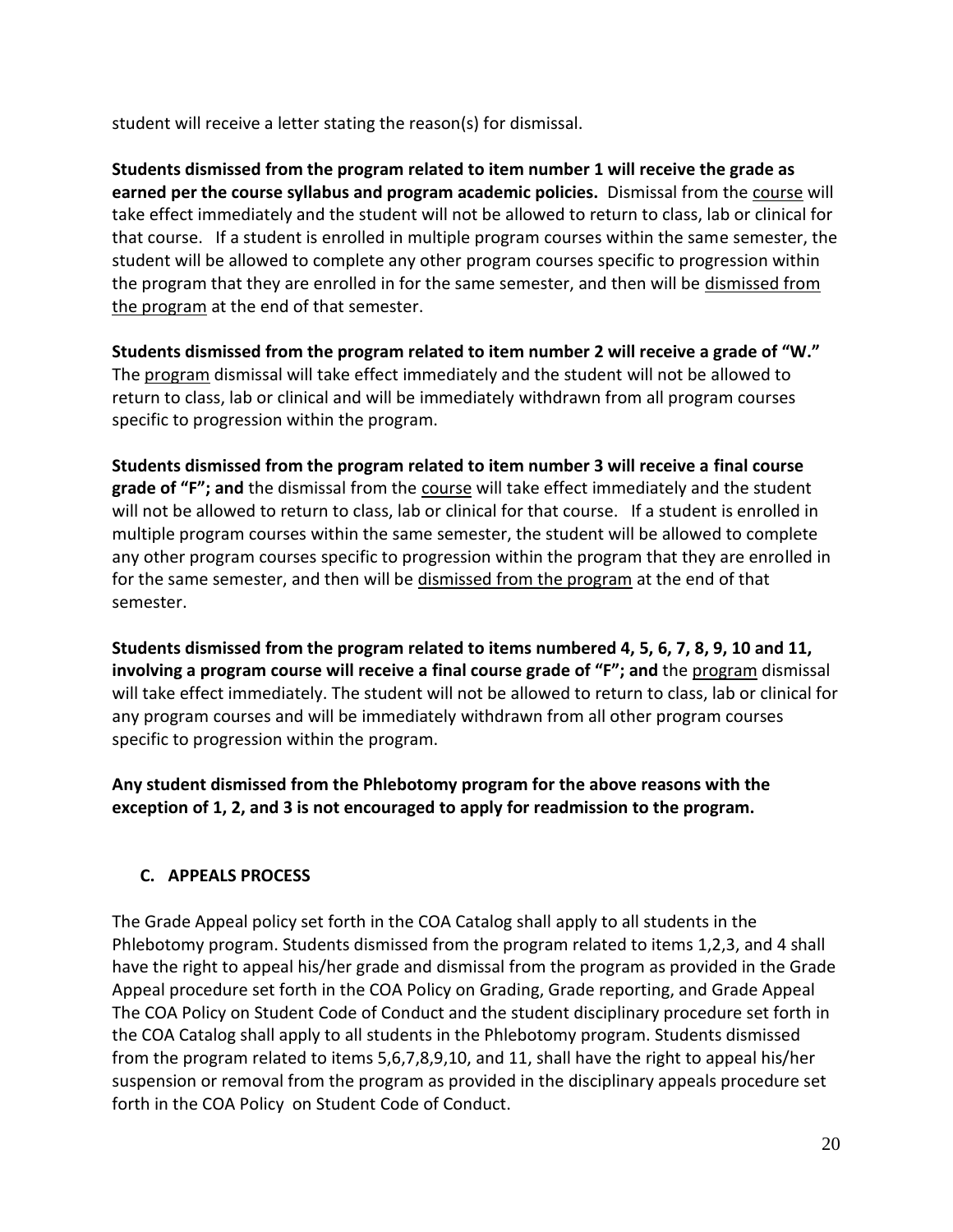#### **The Dismissal Process**

Any student who is recommended for dismissal from the Phlebotomy program will have a conference with the instructor to discuss the reason(s) for the dismissal. Then the student, the instructor, and the Program Coordinator will discuss the reason(s) for recommendation of the dismissal. The student will receive a letter stating the reason(s) for dismissal. The dismissal will take effect immediately and the student will not be allowed to return to class, lab or clinical.

# **Complaints**

The Program Director and faculty are responsible for responding to complaints. Complaints should be made in writing, but may be verbally and/or anonymously. The Program Director or faculty is responsible for consulting with the appropriate individuals to develop a response to the complaint. A written response will be made, in response to a written complaint. If the response is unsatisfactory, the complainant may contact the Health Science and Wellness Programs Division Chair. If the response remains unsatisfactory to the complainant, the COA due process procedures described in the College of the Albemarle catalog should be followed. Records of complaints will be maintained by the Phlebotomy Program Director and/or the Health Science and Wellness Programs Division Chair.

- 1. Complaints regarding the Phlebotomy Program curriculum or its policies and procedures should be presented to the Program Director.
- 2. Complaints regarding the actions of a Phlebotomy Program faculty member should be directed to the faculty member involved. If the student feels uncomfortable with this, the Program Director should be contacted. If the complaint concerns the Program Director, the student should contact the Health and Wellness Programs Division Chair.
- 3. Complaints regarding the actions of affiliations should be presented to the faculty and/or the Program Director.
- 4. Complaints regarding individuals outside the Phlebotomy Program should be presented to the Program Director.

# **Due Process**

Any student having questions regarding courses, tests, clinical progress evaluations, or other concerns is expected to first seek assistance from the appropriate faculty. If a student has a concern he/she should address the faculty involved. If the problem cannot be resolved at this level, the student should refer to procedures described in the College of the Albemarle catalog.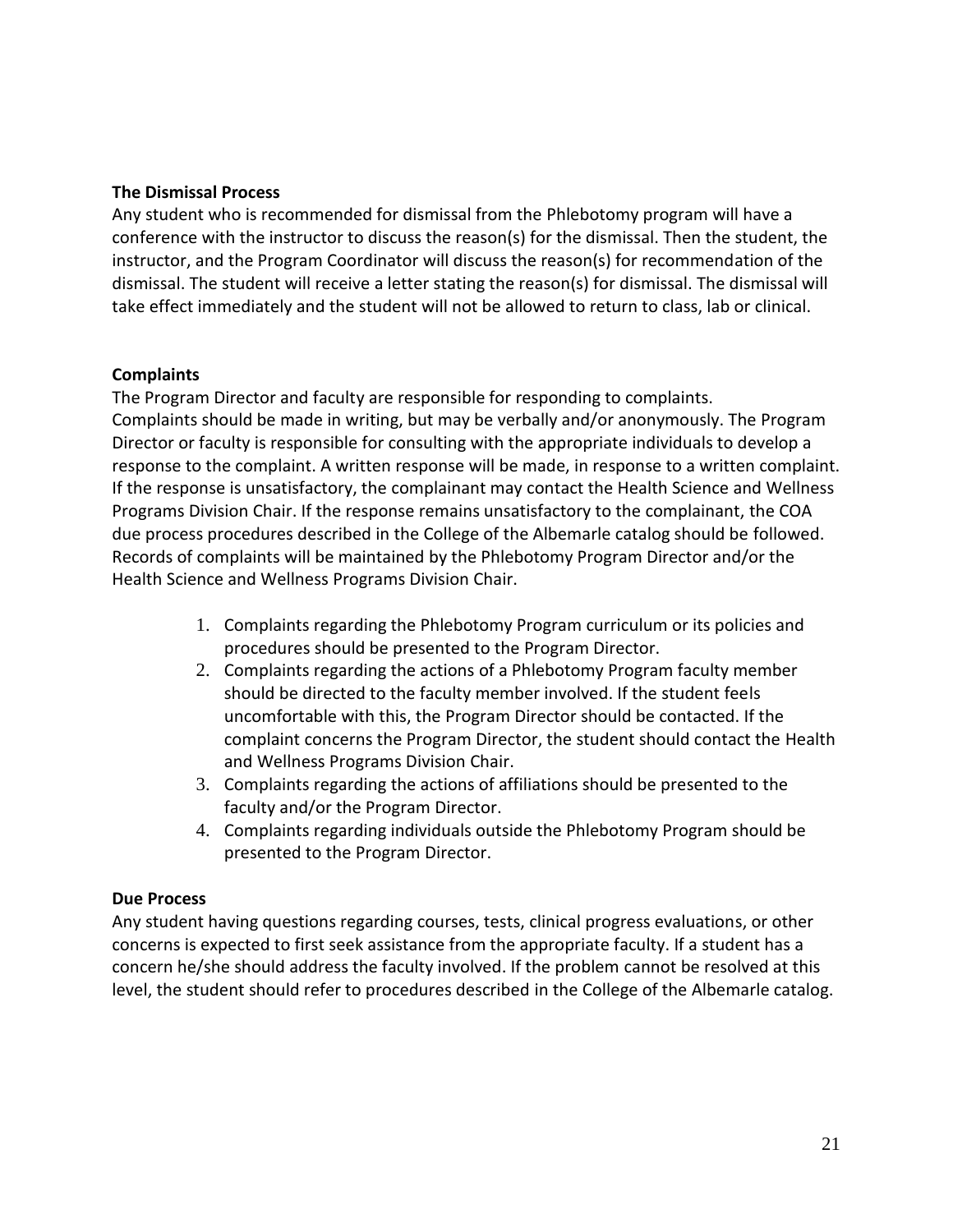# **Clinical Dress Guidelines**

All students will adhere to the following dress guidelines while in the clinical setting. Remember, the phlebotomy student should dress to convey professionalism.

- 1. Effective personal hygiene must be practiced at all times.
- 2. Perfumes are **not** permitted in any clinical setting.
- 3. Hair must be neat, clean, of natural color, and worn in a conservative style at all times.
- 4. Male students should be clean-shaven or have a neatly trimmed mustache/beard.
- 5. Make-up should be used only in moderation.
- 6. Lab coats and uniforms must be clean and neatly pressed.
- 7. Program selected colored uniforms must be worn at all times while in clinicals at an assigned site.
- 8. Clean white or black shoes are to be worn in the clinical settings.
- 9. Jewelry worn in the clinical setting should be conservative. Large Hoop earrings are unacceptable. Jewelry worn in nose, eyebrow, tongue, or other visible pierced body parts is **not** acceptable. Ear gauges are **not** acceptable in the clinical setting.
- 10. All visible tattoos are to be covered, at all times, while in clinicals at an assigned site.
- 11. Fingernails should be short, clean, and well manicured. Artificial nails are not allowed.
- 12. College of the Albemarle student ID must be worn at all times while in clinical rotations.

Clinical/lab attire will be addressed in each clinical course.

Each student is required to have the school's designated uniform the first clinical day or as designated by the program coordinator. The uniform must be neat, clean, well-pressed/ironed and well fitted throughout the student's participation in the program. Uniforms and physical appearance must meet the guidelines developed by the Program faculty and worn properly at all times while in uniform. Students will not be allowed to deliver patient health science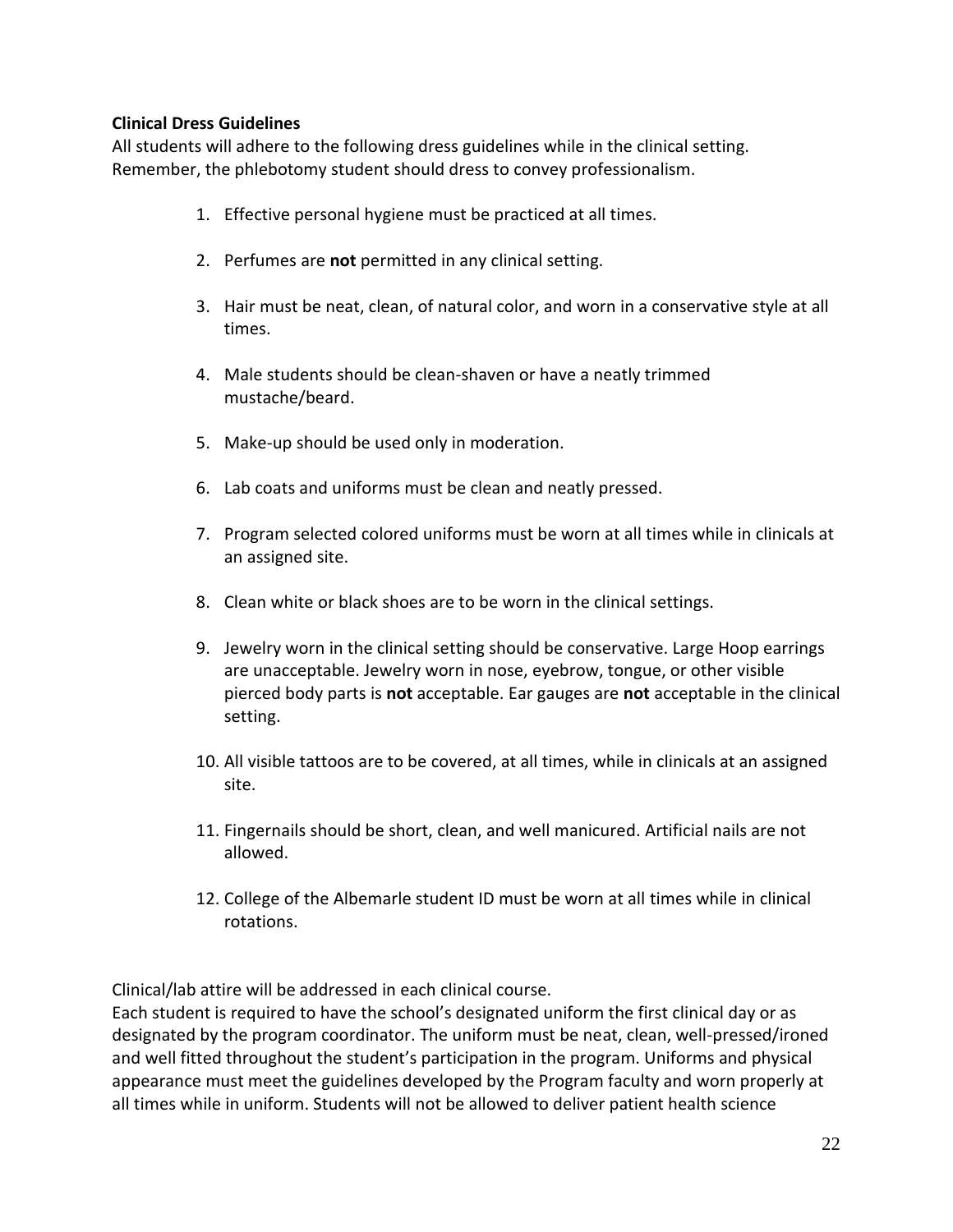program uniform care if the uniform guidelines are not met and any missed time from clinical will count as attendance hours missed.

The COA health program uniform may only be worn when engaged in the role of a COA program student for an approved program activity. Students shall not visit units in assigned or unassigned health care agencies in a visitor role while wearing the COA student uniform. Students should not wear the uniform in public places such as grocery stores, malls, etc. either before, during, or after clinical experiences.

The College Student Code of Conduct applies to students at all times they are in a COA uniform – whether on or off campus; and whether or not they are actively engaged in a college sponsored event.

**Professional appearance is expected to promote patient/client confidence in your ability. The Phlebotomy student represents College of the Albemarle and the Phlebotomy profession. The student is expected to look neat and clean at all times. If the student is not appropriately dressed while in the clinical setting, the faculty will dismiss them from the clinical experience.**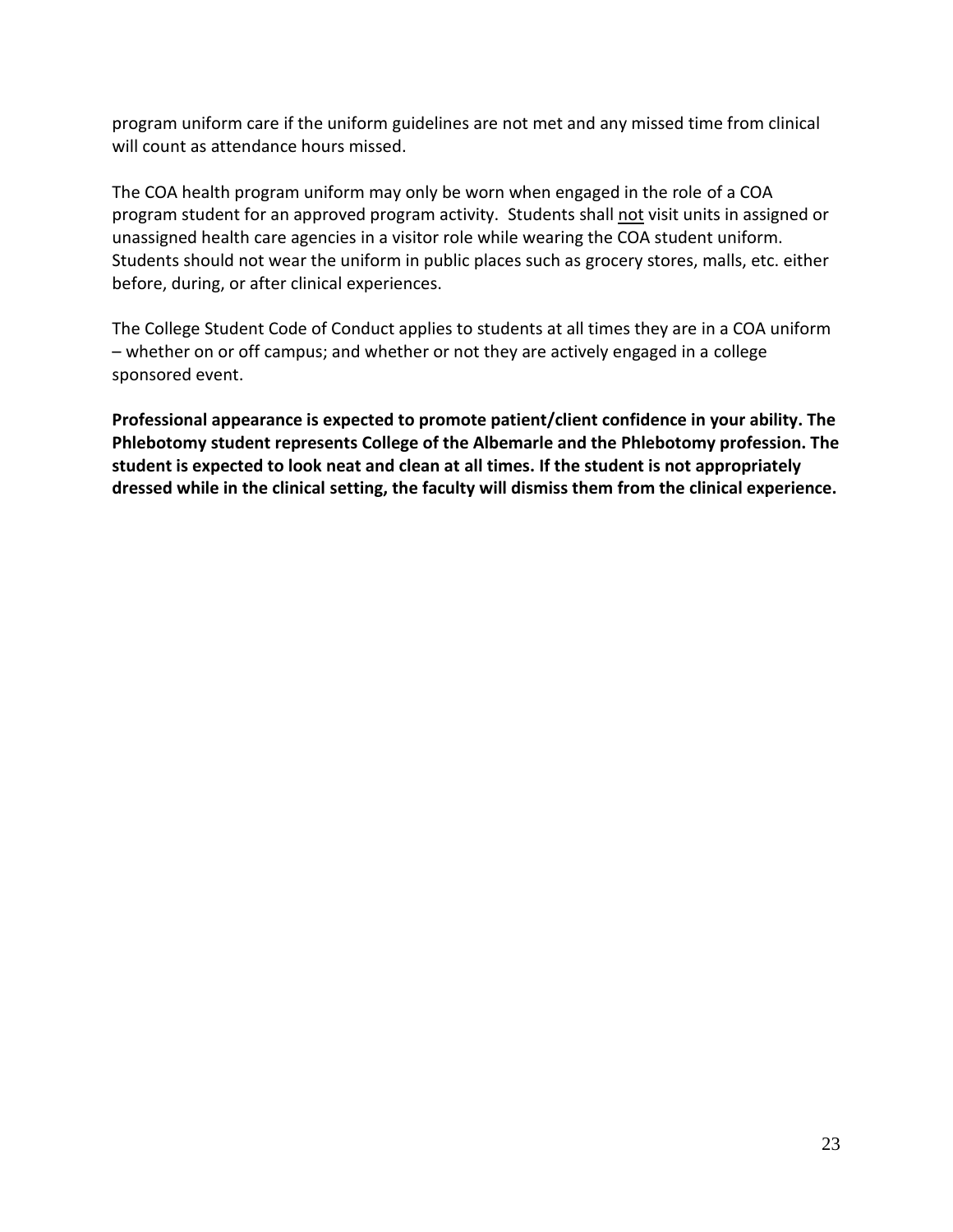#### **Facilities Utilized for Clinical Rotations**

Each student will be scheduled for clinical rotations through one or more of the following clinical facilities that College of the Albemarle Phlebotomy Program has a contractual agreement. Every effort will be made to schedule each student in one acute care facility and one outpatient facility. Due to the fact that there are limited numbers of acute care facilities in this area, each student may only be able to spend limited time in this setting. Specific schedules are distributed to students prior to the start of PBT 101. Clinical facilities are listed below. This list is may change during the course of a semester.

Chowan Hospital 211 Virginia Rd. Edenton, NC 27932

Outer Banks Hospital 4800 S. Croatan Hwy. Nags Head, NC 27959

Sentara OB/GYN 112 Medical Drive Elizabeth City, NC 27909

Sentara Family Medicine 1141 N. Road St. Elizabeth City, NC 27909

Coastal Carolina Family Practice 600 S. Church St. Hertford, NC 27944

Island Medical Center 715 N Hwy 64-264 Manteo, NC 27954

Sentara Albemarle Medical Center 1144 N. Road St. Elizabeth City, NC 27909

Sentara Kitty Hawk 5200 N. Croatan Hwy Kitty Hawk, NC 27949

Tarheel Internal Medicine 102 Medical Drive Elizabeth City, NC 27909

Albemarle Medical Specialists 100 Medical Dr. Elizabeth City, NC 27909

Roanoke Chowan Hospital 500 South Academy St. Ahoskie, NC 27910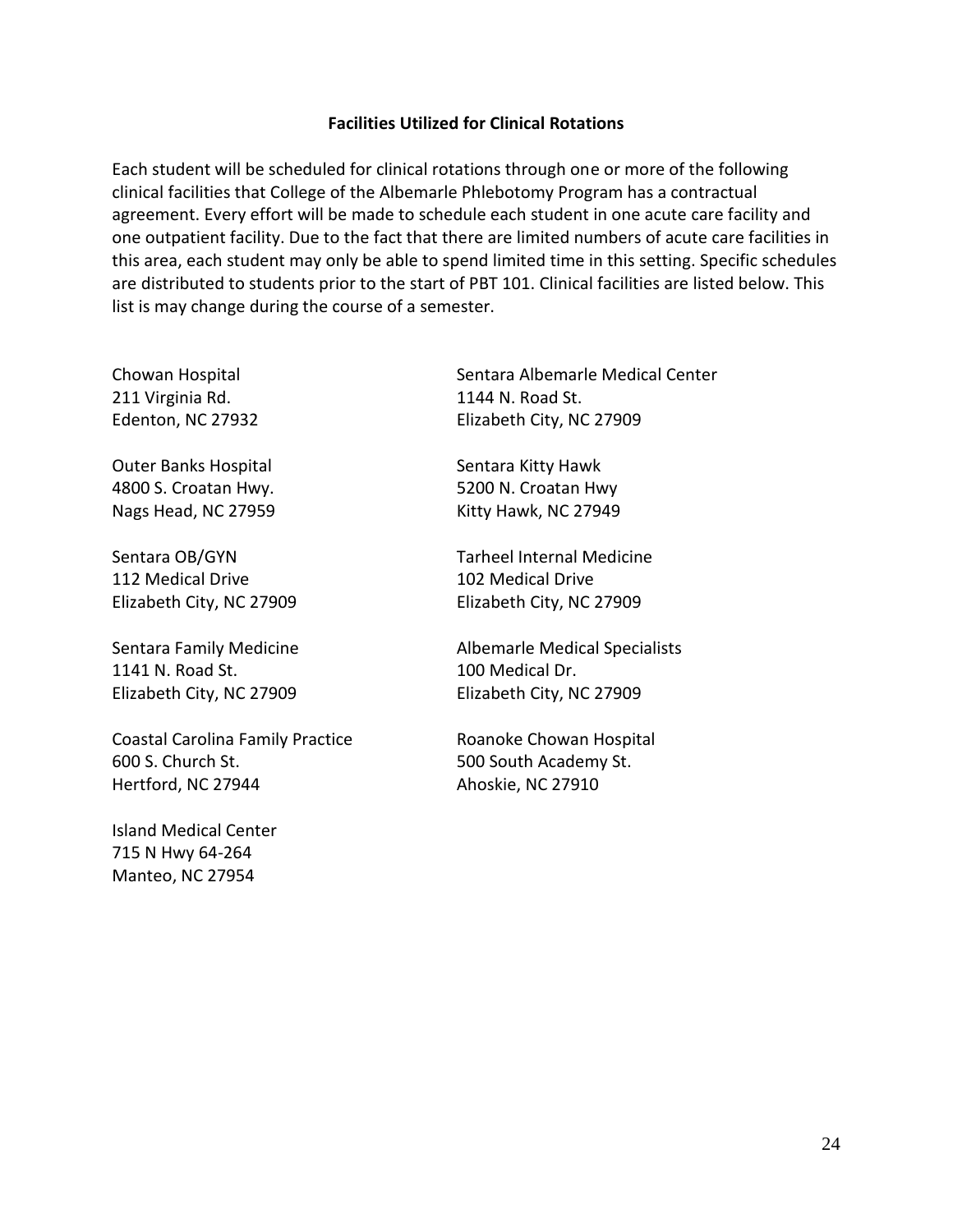#### **Safety Agreement Form - Phlebotomy**

Although there are certain hazards present in a medical laboratory, it is possible to make it a safe working environment. All personnel and students must agree to observe all safety rules, which are enforced by the employer or instructor. The following are some general rules, which will aid in your safety.

- Refrain from horseplay
- Avoid eating, drinking, smoking, gum chewing, or applying makeup in the work area
- Wear a buttoned laboratory jacket and closed-toe shoes (canvas shoes are not accepted)
- Pull long hair away from the face
- Avoid wearing loose hanging jewelry and keep your jewelry to a minimum
- Wear PPE (Personal Protective Equipment) when handling any biohazard specimen or chemical
- Disinfect the work area before and after procedures, immediately if there is a spill
- Wash your hands before and after procedures, before and after gloving, and any other time that is necessary
- Discard all contaminated materials into an appropriate labeled biohazard container. A rigid punctureproof container, (Sharps), must be used for disposal of any object that would puncture a garbage bag, i.e. needles and lancets
- Wear safety goggles when working with chemicals or when splashes are likely to occur
- Avoid testing, smelling, or breathing chemicals
- Follow the manufacturer's instructions for operating equipment
- Handle equipment with care and store chemicals properly
- Report any broken or frayed electrical cord to your supervisor
- Discard any broken glassware into a "Sharps" container
- Use appropriate chemical spill kits to clean up spills
- Do not allow visitors in the working area of the Laboratory
- Report any accident to your supervisor

|  | I agree to follow all set rules as required. |
|--|----------------------------------------------|
|--|----------------------------------------------|

| I have been informed that any biological specimen or blood product may possess the potential of       |
|-------------------------------------------------------------------------------------------------------|
| transmitting diseases such as hepatitis and human immunodeficiency virus, which is the cause of AIDS. |

- I understand that I must not remove any supplies or equipment from the lab without written permission. I am also aware that I should not practice invasive or potentially hazardous procedures on persons outside of the supervised laboratory setting.
- \_\_\_\_\_ I understand that even though diagnostic products are tested for HIV antibodies and Hepatitis B Surface Antigen (HbsAg), no known test offers 100% assurance that products derived from human blood will not transmit disease.
- Lam giving permission to have my blood collected by another student using venipuncture and capillary techniques as part of my learning process.
- \_\_\_\_\_ I will follow all universal precaution measures but am aware that a blood spill, accident, or needle stick is a possibility of which I will not hold College of The Albemarle, staff or faculty, or fellow student responsible.
- \_\_\_\_\_ I am covered by the malpractice insurance policy offered by College of The Albemarle.
- \_\_\_\_\_ I am responsible for any medical attention (doctor's bill, etc.) that may be the result of an accident during laboratory classes.

Student's Name (please print): \_\_\_\_\_\_\_\_\_\_\_\_\_\_\_\_\_\_\_\_\_\_\_\_\_\_\_\_\_\_\_\_\_\_ Date: \_\_\_\_\_\_\_\_\_\_\_\_\_\_\_\_\_\_

|  | Student's Signature |
|--|---------------------|
|--|---------------------|

Date:  $\frac{S}{S}$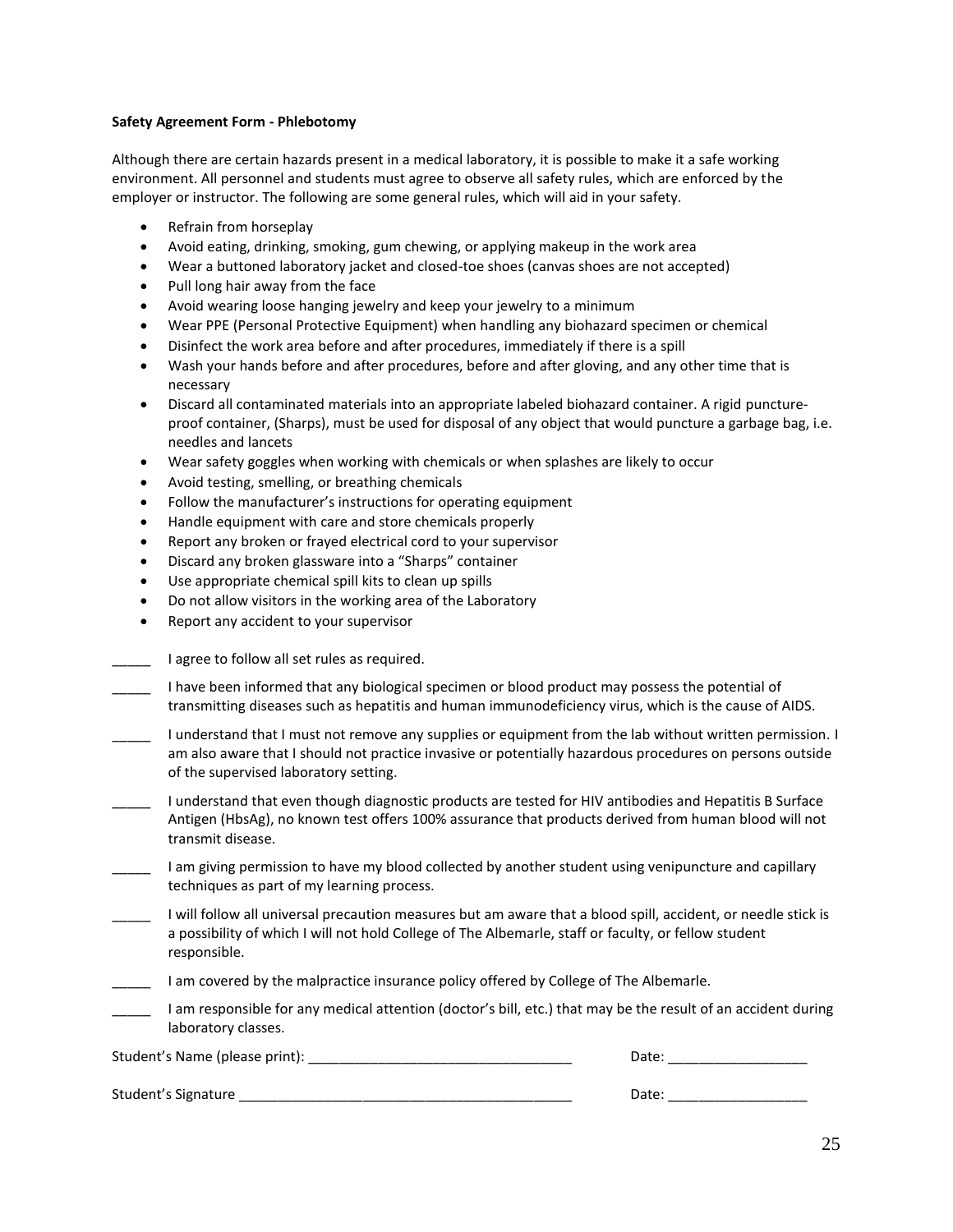# **College of The Albemarle Phlebotomy Program Venipuncture/Microcollection Informed Consent Form**

I, the undersigned, volunteer for venipuncture and microcollection procedures to be performed on me as part of the phlebotomy class. I am aware that these are invasive procedures and there are risks such as hepatitis, HIV, and other diseases.

I have read and agree to follow all lab rules and procedures listed for my protection and the safety of others as outlined in the safety agreement form. I have no knowledge of having any communicable disease such as hepatitis, HIV, or other disease such as anemia, cancer, TB, etc.

I understand that I may only perform venipunctures and microcollections within the lab/clinical setting and under the supervision of the instructor(s) or clinical supervisor(s).

I do not hold College of The Albemarle, faculty, or classmates responsible for any untoward effect from these procedures.

If applicable, I will obtain a physician's excuse which will exempt me from either/or both venipuncture and/or microcollection procedures to be performed on me before the beginning of PBT 100 course. The physician will need to specify which technique(s) I will be exempted from.

My grade will not be jeopardized by an exemption from these procedures.

| Student signature: | Date: |
|--------------------|-------|
|                    |       |

Witness signature: \_\_\_\_\_\_\_\_\_\_\_\_\_\_\_\_\_\_\_\_\_\_\_\_\_\_\_\_\_\_\_\_ Date: \_\_\_\_\_\_\_\_\_\_\_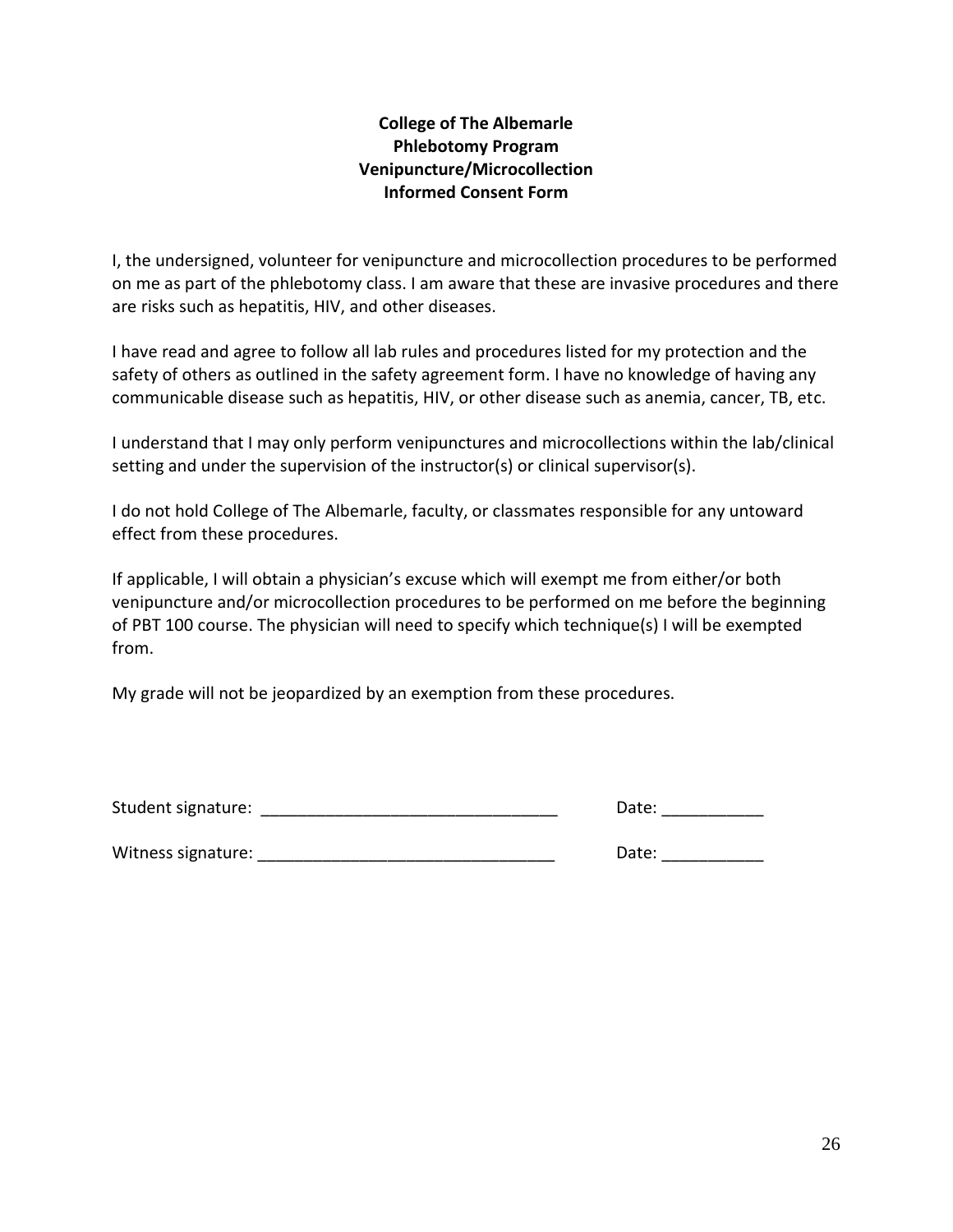# **Venipuncture/Microcollection Exemption Form**

To Whom It May Concern:

The following student, \_\_\_\_\_\_\_\_\_\_\_\_\_\_\_\_\_\_\_\_\_\_\_\_\_\_\_\_\_\_\_\_\_\_\_\_\_\_\_\_\_\_, is exempt from

**venipuncture** procedures to be performed on him or her.

The following student, \_\_\_\_\_\_\_\_\_\_\_\_\_\_\_\_\_\_\_\_\_\_\_\_\_\_\_\_\_\_\_\_\_\_\_\_\_\_\_\_\_\_, is exempt from

**microcollection** procedures to be performed on him or her.

Physician's signature:\_\_\_\_\_\_\_\_\_\_\_\_\_\_\_\_\_\_\_\_\_\_\_\_\_ Date: \_\_\_\_\_\_\_\_\_\_\_\_\_\_\_\_\_\_\_\_\_